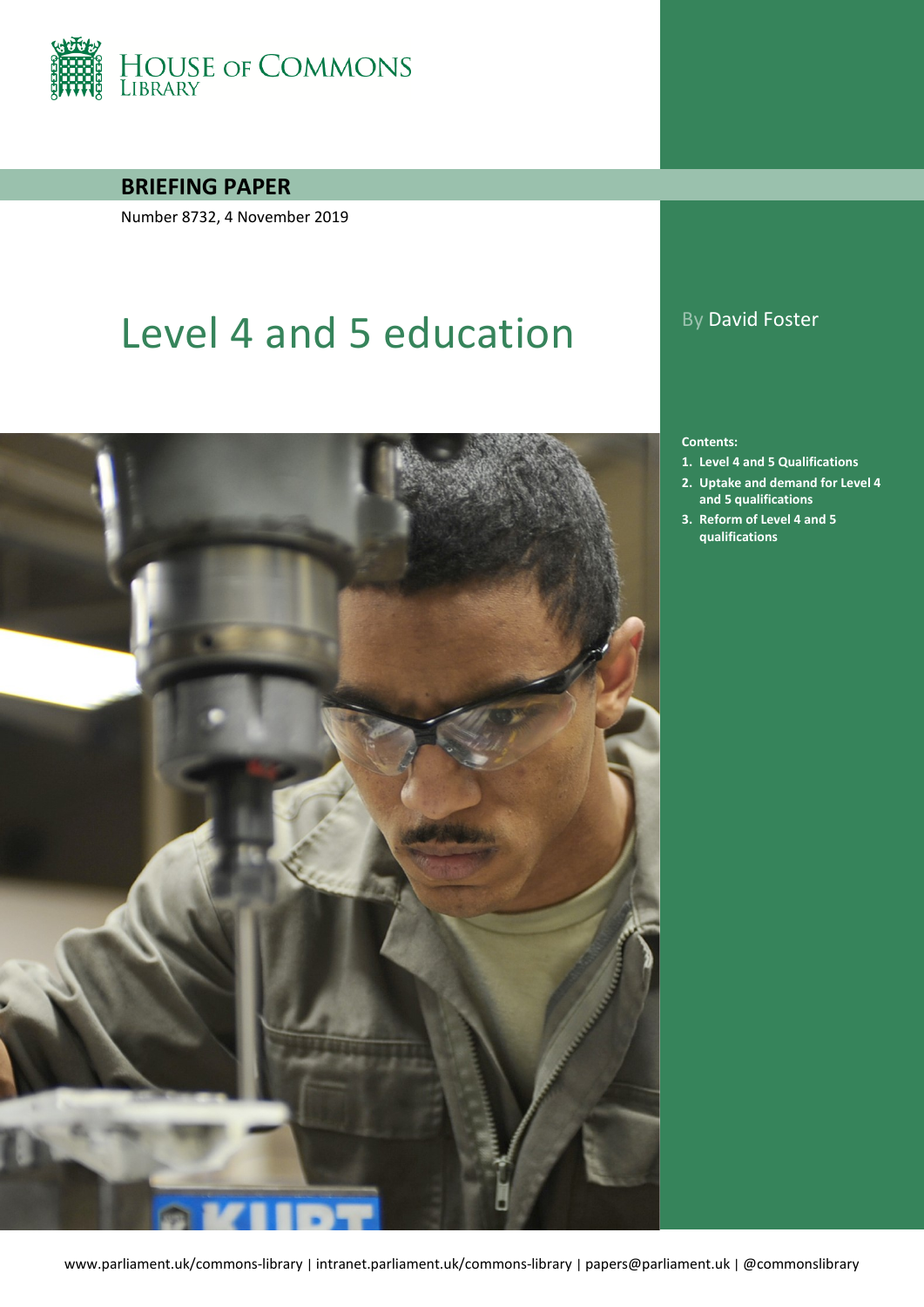# **Contents**

| <b>Summary</b> |                                                       | 3  |
|----------------|-------------------------------------------------------|----|
| 1.             | <b>Level 4 and 5 Qualifications</b>                   | 5  |
| 1.1            | Introduction: what is high level technical education? | 5  |
| 1.2            | Level 4 and 5 qualifications                          | 6  |
| 1.3            | Funding                                               | 8  |
|                | Level 4-5 HE courses                                  | 8  |
|                | Level 4-5 FE Courses                                  | 9  |
| 2.             | Uptake and demand for Level 4 and 5 qualifications    | 10 |
| 2.1            | Demand for higher level technical skills              | 10 |
| 2.2            | Take-up of Level 4 and 5 qualifications               | 10 |
|                | Returns to Level 4-5 qualifications                   | 12 |
| 2.3            | Reasons for decline in Level 4 and 5                  | 12 |
| 3.             | <b>Reform of Level 4 and 5 qualifications</b>         | 14 |
| 3.1            | Background to technical education reforms             | 14 |
|                | Rationale                                             | 14 |
|                | A new technical option                                | 14 |
| 3.2            | Review of Higher Level Technical Education            | 15 |
| 3.3            | Consultation                                          | 15 |
|                | Proposals                                             | 16 |
| 3.4            | Post-18 Education and Funding Review                  | 17 |
|                | Terms of reference                                    | 17 |
|                | Report of the independent panel                       | 18 |
|                | Government response                                   | 19 |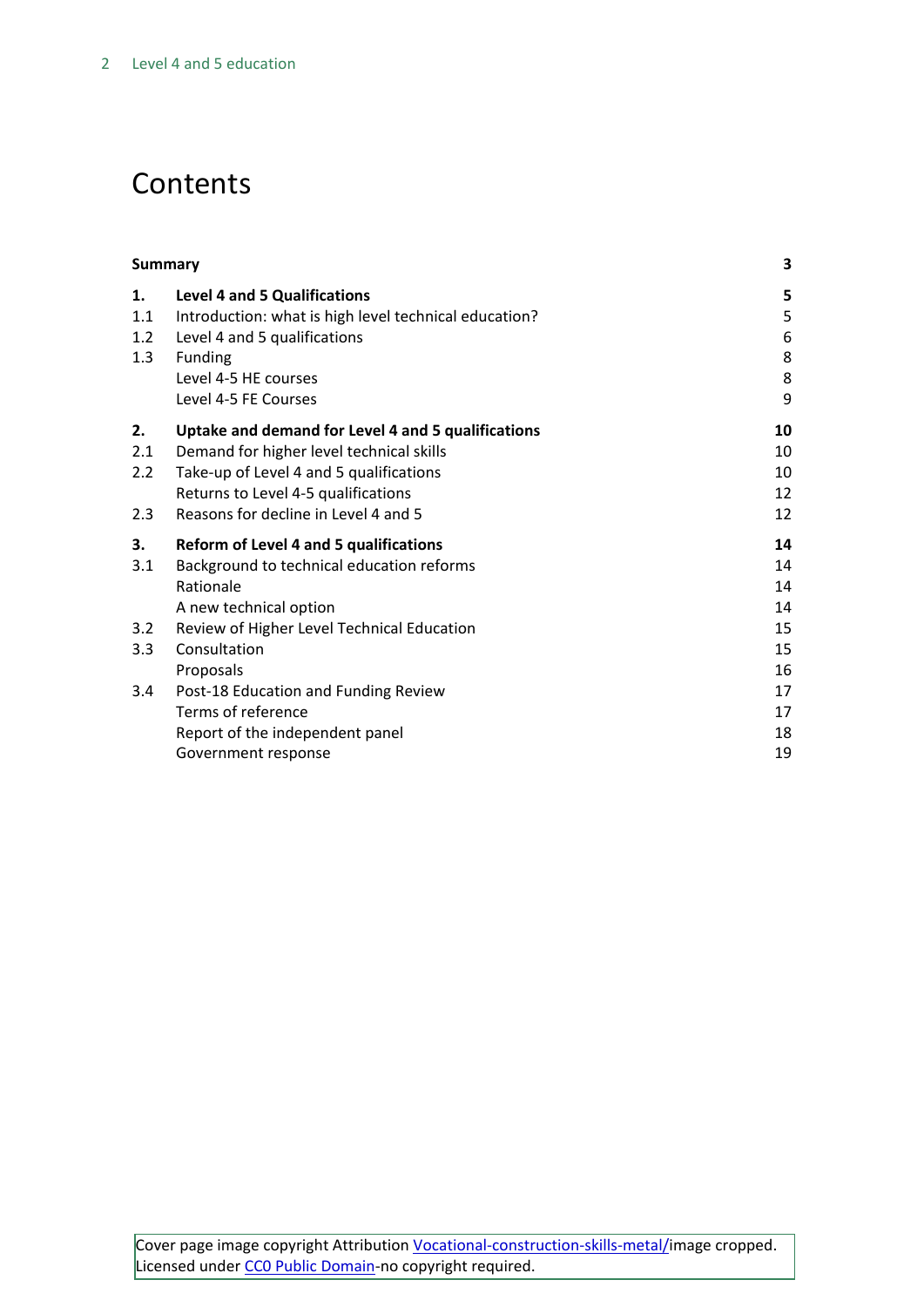# <span id="page-2-0"></span>Summary

### Level 4 and 5 qualifications

**Level 4 and 5 qualifications sit in between A Levels and an undergraduate degree**. They are typically, although not exclusively, technical in nature. Examples include, but are not limited to, foundation degrees, Certificates of Higher Education (CertHE), Diplomas in Higher Education (DipHEs), Higher National Certificates (HNCs), Higher National Diplomas (HNDs), professional qualifications, and National Vocational Qualifications (NVQs). They are delivered in a range of education institutions, with around half of Level 4 and 5 students taught in further education colleges and around a third in universities.

**In 2016-17, there were around 190,000 learners studying at Levels 4 and 5** (excluding apprenticeships). Their average age was 30 and around half studied part-time.

#### Take-up and skills gaps

**Evidence suggests that the take-up of Level 4 and 5 qualifications is low in England compared to other countries.** Around 10% of all adults aged 18-65 hold a level 4-5 qualification as their highest, compared to around 20% in Germany and 34% in Canada. **Take-up of Level 4 and 5 qualifications is also low compared to other levels of education**. Around 4% of 25 year olds in England hold a Level 4 or 5 qualification as their highest qualification, compared to nearly 30% for both Level 3 (e.g. A Levels) and Level 6 (e.g. undergraduate degree). **The numbers enrolling on Level 4 and 5 qualifications is also in decline** and fell by 63% between 2009-10 and 2016-17 (from around 510,000 to approximately 190,000).

There is evidence, however, of un-met demand for higher level technical skills and it is suggested that **skills gaps at the higher technical level may be contributing the UK's "productivity gap".**

### Reform of Level 4 and 5 qualifications

As part of major reforms to technical education in England, in October 2017 the Government announced that it would review higher level technical education to see how it could better meet the needs of learners and employers. Interim findings from the review were published in August 2018.

Following this, **in July 2019 the Department for Education launched a consultation on proposed reforms to higher technical education in England.** Under the proposals, **Level 4 and 5 qualifications that align with employer-set occupational standards will be approved by The Institute for Apprenticeships and Technical Education and re-badged as higher technical qualifications (HTQs).** All approved HTQs will also be clearly **identified through a single name or kitemark**. The aim is for the first HTQs to be **available from 2022** when the first T Level students will complete their courses.

In order to deliver approved qualifications, providers will have to meet an additional set out ongoing registration conditions specifically for higher technical provision, developed by the Office for Students.

**The consultation closed on 29th September 2019**. The Government is yet to respond.

### Review of Post-18 Education and Funding

In February 2018, the then Prime Minister, Theresa May, announced a wide-ranging review of Post-18 Education and Funding. She added that the review would be informed by advice from an independent panel led by Philip Augar.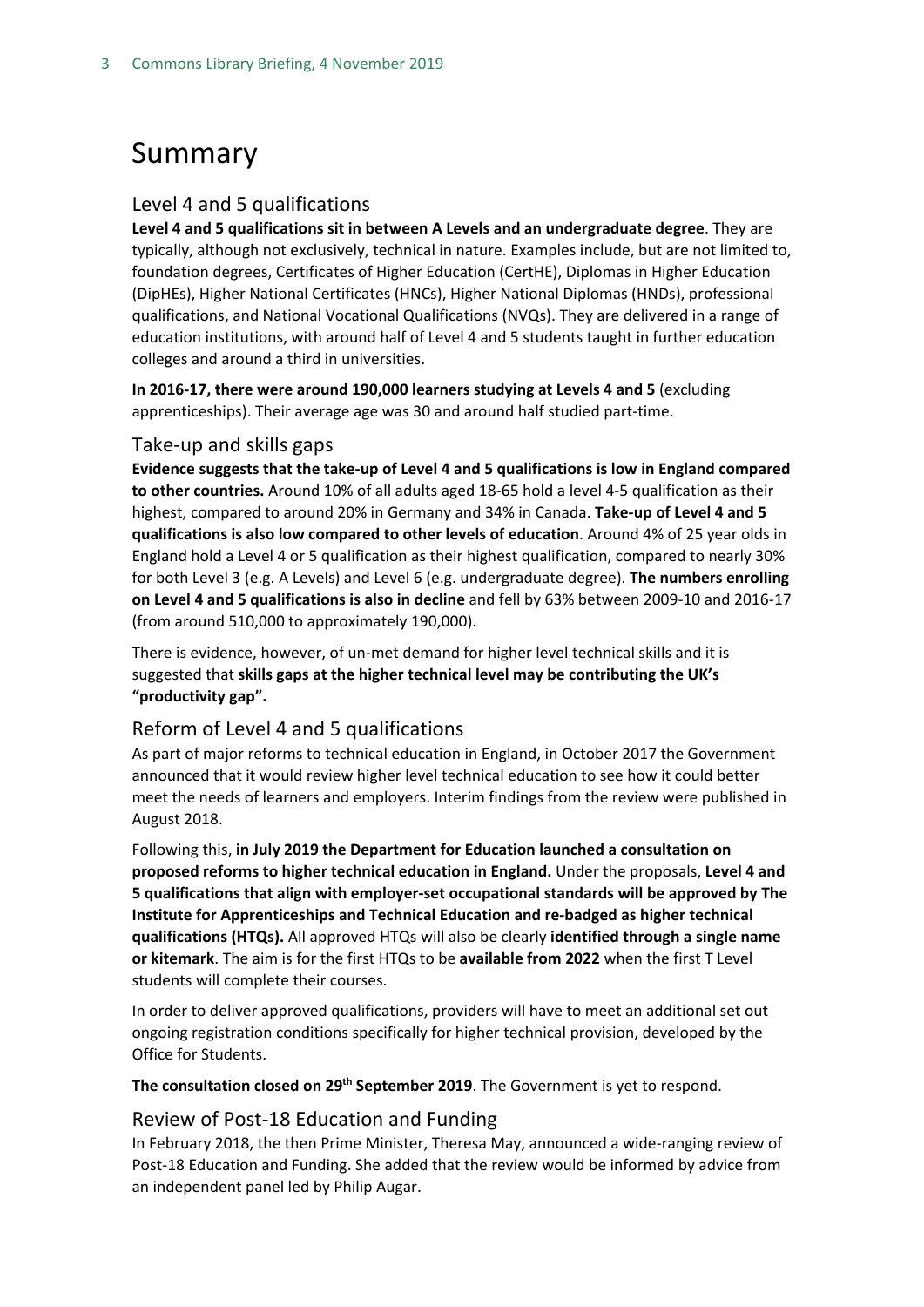The **report of the independent panel was published on 30 May 2019.** It made a number of recommendations aimed at encouraging growth in Level 4and 5 qualifications, including (but not limited to):

- From 2021-22 the fee cap for Level 4 and 5 qualifications prescribed by the OfS should be the same as for Level 6 qualifications (the Report recommended £7,500).
- The Government should introduce a **single lifelong learning loan allowance for tuition loans at Levels 4, 5 and 6**, which learners can draw down over a lifetime.
- **Maintenance support should be available for all students taking Level 4 to 6 qualifications**.
- The Office for Students should become the national regulator of all non-apprenticeship provision at Levels 4 and above.
- The Government should work with the OfS to allocate additional support and capital funding to specific FE colleges to ensure a national network of high quality technical provision is available.

In October 2019 the Government stated that it had not taken any decisions with regards to the recommendations and would "provide Parliament with an update later in the year."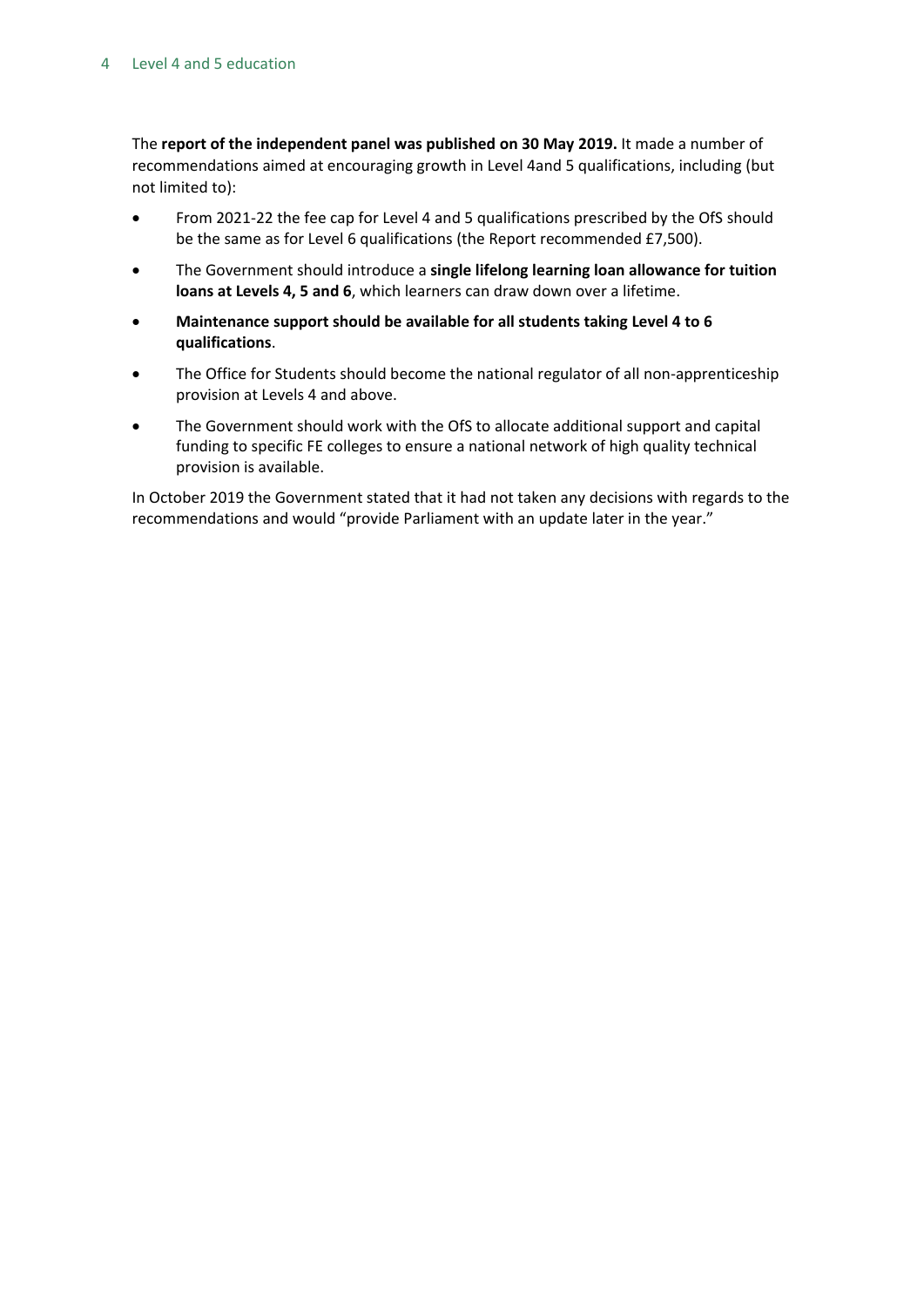# <span id="page-4-0"></span>1. Level 4 and 5 Qualifications

### <span id="page-4-1"></span>1.1 Introduction: what is high level technical education?

Most qualifications have a difficulty level – the higher the level the more difficult the qualification is. In England, Wales and Northern Ireland there are nine qualification levels, ranging from entry level (which has three sublevels) to level 8. A list of the qualifications at each level is available on Gov.uk at [What qualification levels mean.](https://www.gov.uk/what-different-qualification-levels-mean/list-of-qualification-levels) Some examples are:

- Entry level Skills for Life.
- Level 1 GCSE grades 3-1 or D-G.
- $\bullet$  Level 2 GCSE grades 9-4 or A\*-C.
- Level 3 A Levels; Tech Levels; T Levels.
- Level 4 Higher National Certificate (HNC); Certificate of Higher Education (CertHE).
- Level 5 Higher National Diploma (HND); Level 5 Diploma; Foundation Degree.
- Level 6 Undergraduate Degree
- Level 7 Master's Degree; Postgraduate Diploma; Postgraduate Certificate in Education (PGCE).
- Level 8 Doctorate.

This briefing is concerned with qualifications at levels 4 and 5 on the qualifications framework – i.e. **those qualifications that sit in between A Levels and an undergraduate degree**. This includes:

- **Foundation degrees**: standalone Level 5 qualifications typically requiring two years of full-time equivalent study.
- **Certificates of HE (CertHE)**: one-year Level 4 qualifications.
- **Diploma in HE (DipHE)**: one-year Level 5 qualifications.
- **Credits of qualifications**: small units of the CertHE or the DipHE that are not delivered as a whole programme.
- **Various Diplomas, Certificates, and Awards**, ranging from short courses to two-year qualifications.
- **Higher National Certificates (HNCs)**: Level 4 qualifications mostly around 980 guided learning hours.
- **Higher National Diplomas (HNDs)**: Level 5 qualifications, mostly around 980 guided learning hours.
- **National Vocational Qualifications (NVQs)**: work-based competency qualifications, ranging from 25 to 500 guided learning hours.
- **Professional and sector-specific qualifications**: commonly developed by industry but do not conform to the above categories (e.g. the Level 4 AAT Professional Diploma in Accounting).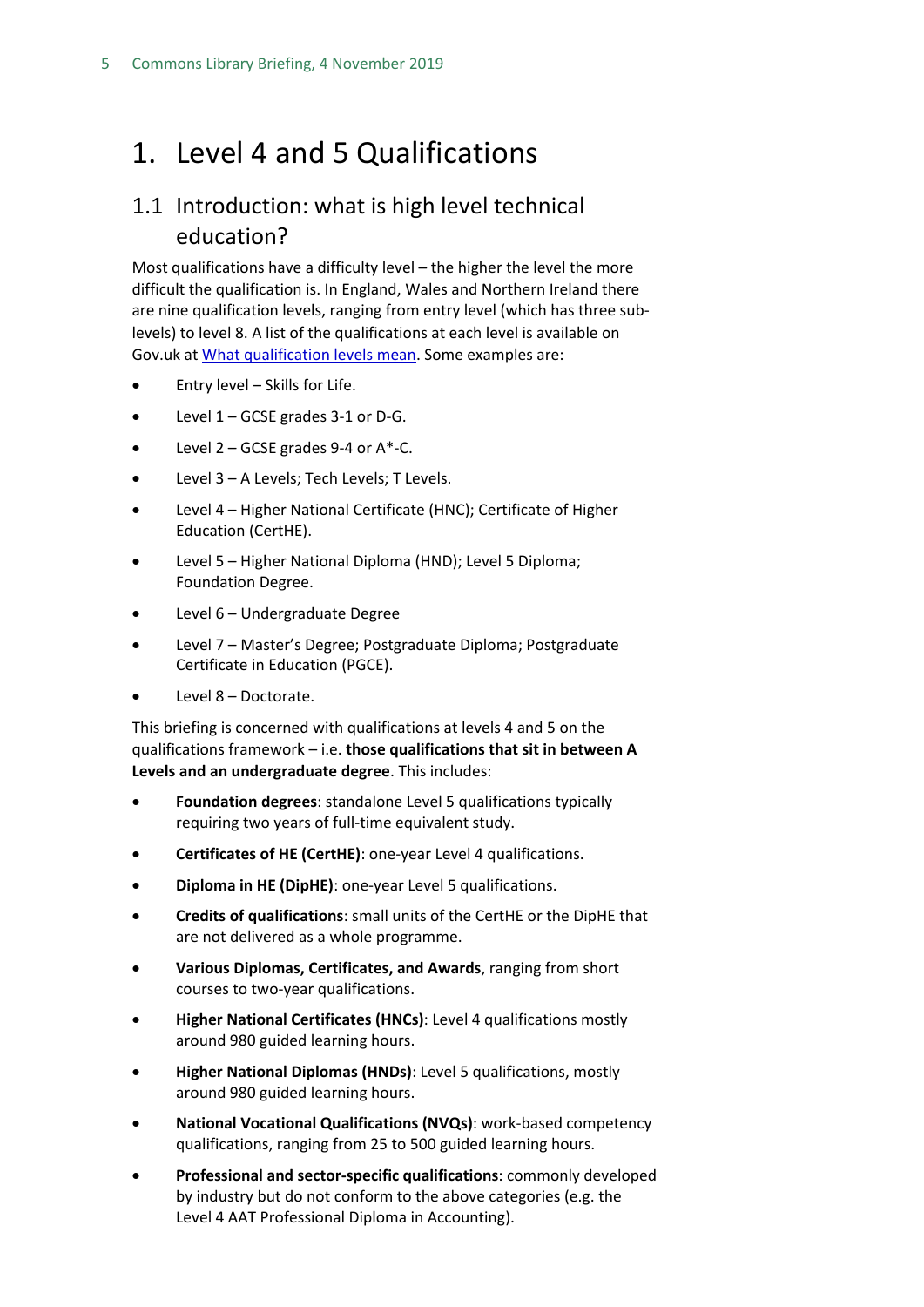The briefing is focused on taught (classroom-based) qualifications at this level, rather than apprenticeships.

### <span id="page-5-0"></span>1.2 Level 4 and 5 qualifications

The Level 4 and 5 qualifications market is diverse, with around 3,400 such qualifications available to students in 20[1](#page-5-1)6-17<sup>1</sup>, developed by around 150 awarding organisations and around 100 higher education institutions.<sup>[2](#page-5-2)</sup>

**Level 4 and 5 qualifications are typically, although not exclusively, technical in nature** – i.e. they aim to provide occupational skills and signal work readiness to an employer. Around 9 in 10 students at this level are studying subjects aligned to technical routes (see section 3.1 below); the remainder are studying qualifications whose main purpose is academic progression – e.g. a Foundation Degree in History. Level 4 and 5 programmes not delivered through apprenticeships are most commonly taken in subjects in health, public services and care (23% of all learners in 2016-17); business, administration and law (around 17% of all learners); and engineering and manufacturing technologies (around 12% of all learners).<sup>[3](#page-5-3)</sup> Only a small minority of Level 4 and 5 learners are studying STEM-related technical areas.[4](#page-5-4)

Level 4 and 5 qualifications are delivered in a range of education institutions; **around half of level 4-5 students are taught in FE colleges; around a third in universities**; and the rest in alternative providers, private training providers, specialist colleges, sixth form colleges, and in adult community learning. In 2016-17, there were 541 providers in England that delivered Level 4 and 5 qualifications (210 FE Colleges, 157 private training providers, 96 higher education institutions, and 4[5](#page-5-5) alternative providers).<sup>5</sup> Foundation Degrees represent the largest share of enrolments on Level 4 and 5 qualifications (35% of all Level 4-5 enrolments in 2016-17), followed by Diplomas (13%) and HNC's (12%). $6$ 

#### **Box 1: National Colleges**

In the Spending Review and Autumn Statement 2015, the 2015 Government announced that five National Colleges would be created with the intention of training around 21,000 students by 2020 in "industries that are crucial to [its] productivity agenda." $^7$  The Colleges would, it said, focus on delivering technical education at levels 4 to 6 in five sectors: digital skills, high-speed rail, onshore oil and gas, and the creative and cultural industries. In May 2016, around £80 million of funding was announced to support the creation of the colleges.[8](#page-5-8)

<span id="page-5-2"></span><sup>2</sup> Department for Education, **Review of the Level 4-5 qualification and provider market:** [Research Report,](https://assets.publishing.service.gov.uk/government/uploads/system/uploads/attachment_data/file/782160/L4-5_market_study.pdf) February 2019, p7-8.

<span id="page-5-1"></span><sup>&</sup>lt;sup>1</sup> This excludes qualifications delivered as part of an apprenticeships and qualifications.

<span id="page-5-4"></span><span id="page-5-3"></span> $3$  As above.

[Independent panel report to the Review of Post-18 Education and Funding,](https://assets.publishing.service.gov.uk/government/uploads/system/uploads/attachment_data/file/805127/Review_of_post_18_education_and_funding.pdf) May 2019, p34.

<span id="page-5-5"></span><sup>5</sup> Department for Education[, Review of the Level 4-5 qualification and provider market:](https://assets.publishing.service.gov.uk/government/uploads/system/uploads/attachment_data/file/782160/L4-5_market_study.pdf)  [Research Report,](https://assets.publishing.service.gov.uk/government/uploads/system/uploads/attachment_data/file/782160/L4-5_market_study.pdf) February 2019, p28.

<span id="page-5-6"></span>As above, p80.

<span id="page-5-7"></span>HM Treasury[, Spending Review and Autumn Statement 2015,](https://www.gov.uk/government/uploads/system/uploads/attachment_data/file/479749/52229_Blue_Book_PU1865_Web_Accessible.pdf) Cm9162, November 2015, p46.

<span id="page-5-8"></span><sup>8</sup> [Government confirms £80 million for National Colleges to deliver the workforce of](https://www.gov.uk/government/news/government-confirms-80-million-for-national-colleges-to-deliver-the-workforce-of-tomorrow) [tomorrow,](https://www.gov.uk/government/news/government-confirms-80-million-for-national-colleges-to-deliver-the-workforce-of-tomorrow) Department for Business, Innovation and Skills, 9 May 2016.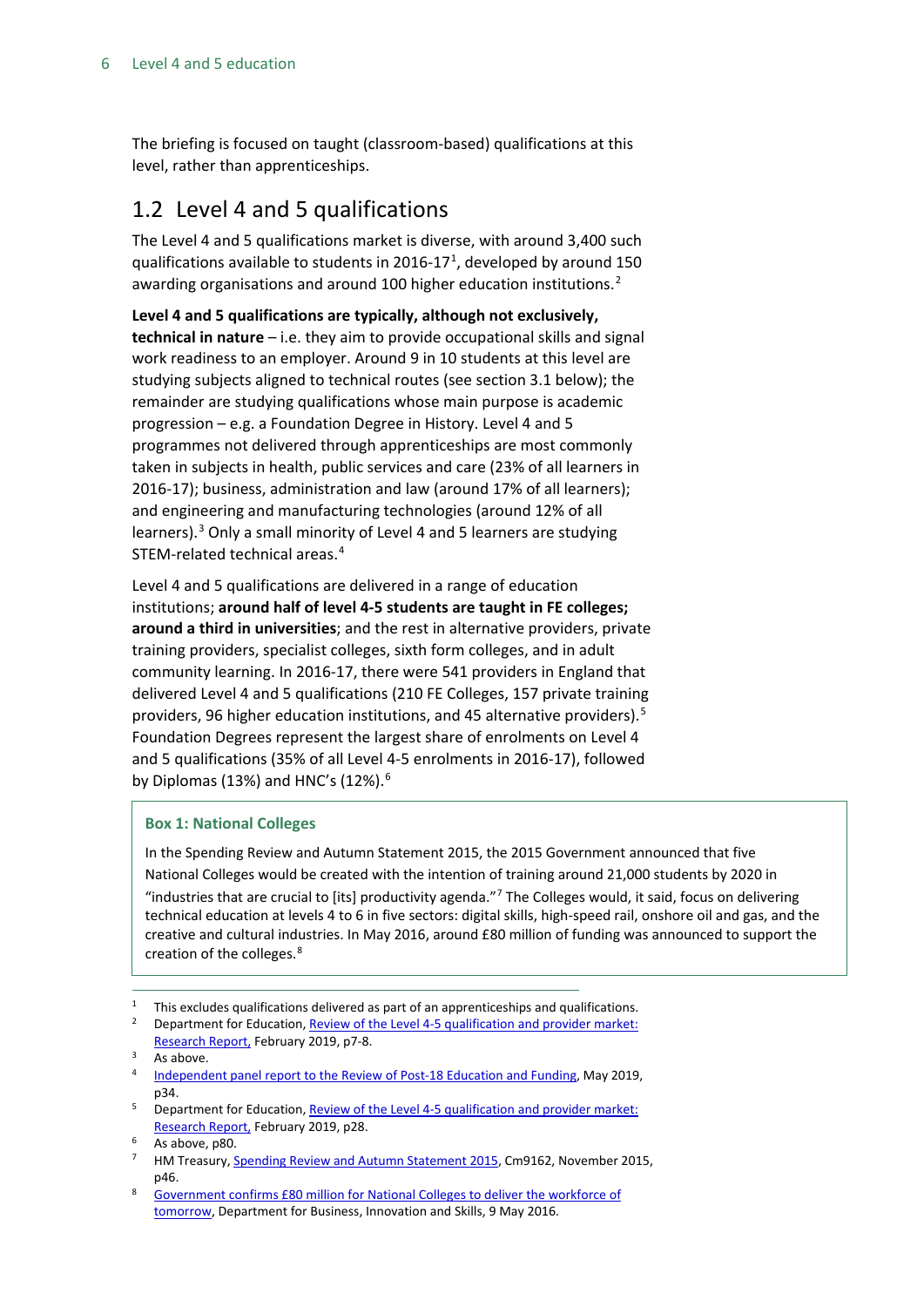The National College for Digital Skills, and the National College for the Creative and Cultural Industries opened in Autumn 2016. The National College for High Speed Rail was officially launched in October 2017 and the National College for Nuclear was launched in February 2018. However, plans for the National College for Onshore Oil and Gas have been delayed.<sup>[9](#page-6-0)</sup> It has also been reported that some of the existing colleges are experiencing below-target student numbers.<sup>[10](#page-6-1)</sup>

#### **Box 2: Institutes of Technology**

The 2015 Spending Review announced that the Government would "support a new network of Institutes of Technology (IoTs) across the country."[11](#page-6-2) IoTs will be tailored to focus on the specific skills needs in their area and will specialise in high level technical training at Level 4 and 5 in STEM subjects.<sup>[12](#page-6-3)</sup>

A call for proposals to establish IoTs was launched in December 2017, with applicants able to bid for part of £170 million of capital funding.[13](#page-6-4) In April 2019, the Government announced that 12 IoTs would be set up following the competition, with the first to open in September 2019.<sup>[14](#page-6-5)</sup> Further information is available on Gov.uk at[: Institutes of technology.](https://www.gov.uk/government/publications/institutes-of-technology--2)

In September 2019, the Government announced that it would make available up to £120 million to "enable every region in England to establish a high-quality institute of technology." It added that a second competition will be launched with the aim of establishing eight more IoTs in areas of the country that do not currently have one.<sup>[15](#page-6-6)</sup>

**In 2016-17 there were around 190,000 learners studying at Level 4 and 5 (excluding apprenticeships)**[16](#page-6-7) They can be divided into two groups:

- **Students aged under 21**: this will include, for example, students who have recently completed a Level 3 qualification (e.g. A Levels). Only a minority of Level 4 and 5 learners are aged under 21 (23% in  $2015 - 16$ ).<sup>[17](#page-6-8)</sup>
- **Students aged 21 and over**: older students make up the majority of Level 4-5 students; the mean age of all Level 4-5 learners is around 30.<sup>[18](#page-6-9)</sup> Such students are more likely to have already entered the workplace and are using higher technical study to upskill or retrain.

Level 4 and 5 students come from a range of diverse background, and **around half study on a part-time basis**. [19](#page-6-10)

Further information on Level 4 and 5 qualifications landscape is available in the following reports:

<span id="page-6-0"></span><sup>9</sup> Greening [opens National College for High Speed Rail,](https://feweek.co.uk/2017/10/10/greeening-opens-national-college-for-high-speed-rail/) FE Week, 10 October 2017.

<span id="page-6-1"></span><sup>&</sup>lt;sup>10</sup> [Have hopes for the new national colleges been derailed?,](https://feweek.co.uk/2018/10/12/have-hopes-for-the-new-national-colleges-been-derailed/) FE Week, 12 October 2018.

<span id="page-6-2"></span><sup>&</sup>lt;sup>11</sup> HM Treasury[, Spending Review and Autumn Statement 2015,](https://www.gov.uk/government/uploads/system/uploads/attachment_data/file/479749/52229_Blue_Book_PU1865_Web_Accessible.pdf) Cm9162, November 2015, p46.

<span id="page-6-3"></span><sup>&</sup>lt;sup>12</sup> [The First Twelve Institutes of Technology Announced,](https://www.gov.uk/government/news/the-first-twelve-institutes-of-technology-announced) Department for Education, 10 April 2019.

<span id="page-6-4"></span><sup>13</sup> [£170m competition launched for new Institutes of Technology,](https://www.gov.uk/government/news/170m-competition-launched-for-new-institutes-of-technology) Department for Education, 15 December 2017.

<span id="page-6-5"></span><sup>&</sup>lt;sup>14</sup> [The First Twelve Institutes of Technology Announced,](https://www.gov.uk/government/news/the-first-twelve-institutes-of-technology-announced) Department for Education, 10 April 2019.

<span id="page-6-7"></span><span id="page-6-6"></span><sup>15</sup> [HC Deb 30 September 2019, cc44-5WS.](https://hansard.parliament.uk/Commons/2019-09-30/debates/19093029000008/EducationUpdate)

<sup>&</sup>lt;sup>16</sup> Department for Education, Review of the Level 4-5 qualification and provider market: [Research Report,](https://assets.publishing.service.gov.uk/government/uploads/system/uploads/attachment_data/file/782160/L4-5_market_study.pdf) February 2019, p79.

<span id="page-6-8"></span><sup>&</sup>lt;sup>17</sup> Department for Education, Review of Level 4 and 5 Education Interim Evidence [Overview,](https://assets.publishing.service.gov.uk/government/uploads/system/uploads/attachment_data/file/733696/Review_of_Level_4_and_5_Education-Interim_Evidence_Overview.pdf) August 2018, pp9-10.

<span id="page-6-9"></span><sup>&</sup>lt;sup>18</sup> Department for Education, Review of the Level 4-5 qualification and provider market: [Research Report,](https://assets.publishing.service.gov.uk/government/uploads/system/uploads/attachment_data/file/782160/L4-5_market_study.pdf) February 2019, pp86-7.

<span id="page-6-10"></span><sup>19</sup> RCU, [Mapping the Higher Technical Landscape,](http://www.gatsby.org.uk/uploads/education/reports/pdf/mapping-the-higher-technical-landscape-final-version.pdf) January 2018, p6.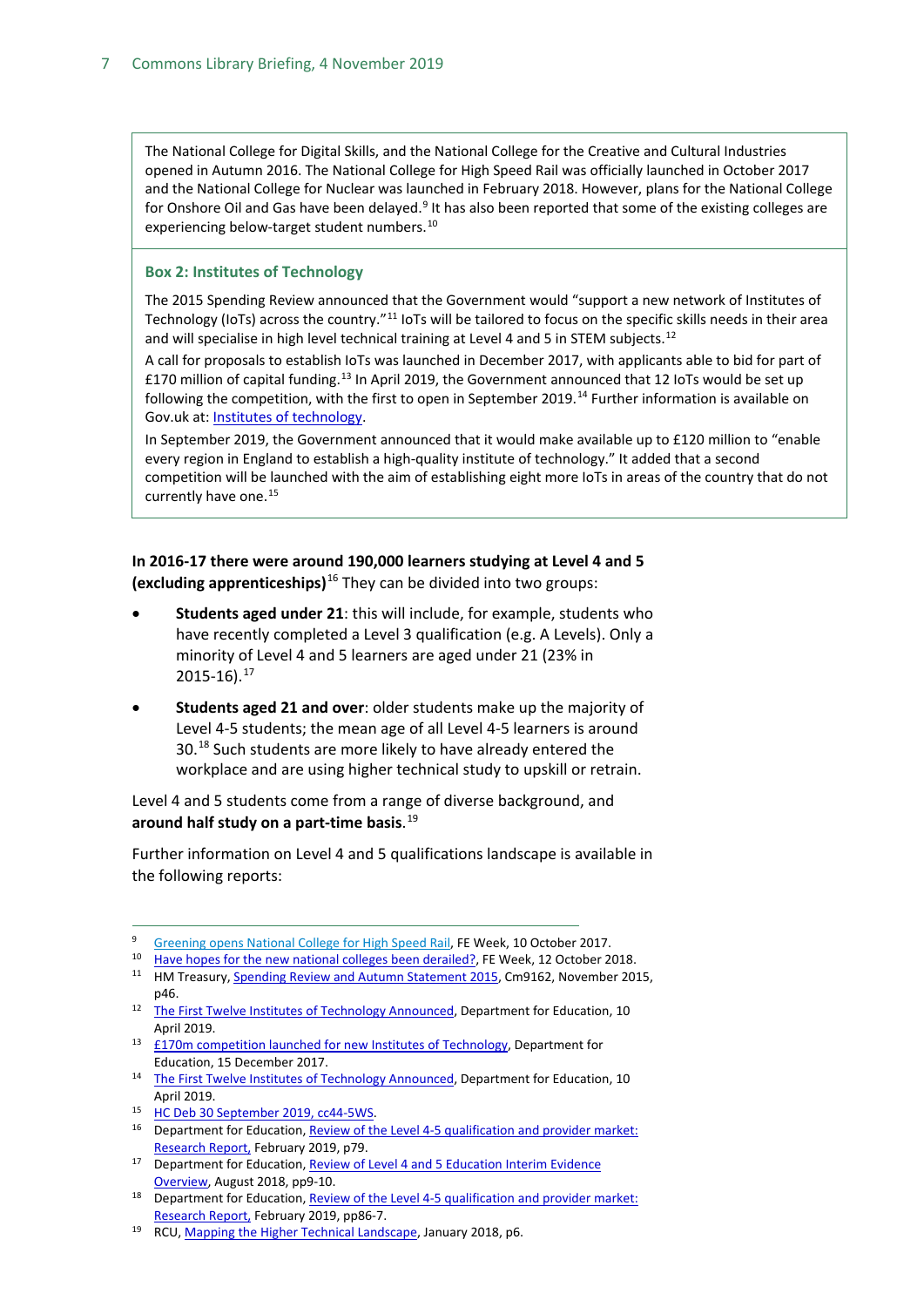- Department for Education (DfE), [Review of the Level 4-5 qualification](https://assets.publishing.service.gov.uk/government/uploads/system/uploads/attachment_data/file/782160/L4-5_market_study.pdf)  [and provider market,](https://assets.publishing.service.gov.uk/government/uploads/system/uploads/attachment_data/file/782160/L4-5_market_study.pdf) February 2019.
- RCU[, Mapping the Higher Technical Landscape,](http://www.gatsby.org.uk/uploads/education/reports/pdf/mapping-the-higher-technical-landscape-final-version.pdf) January 2018 (commissioned by the Gatsby Foundation).
- DfE, [Review of Level 4 and 5 Education: Interim Evidence Overview,](https://assets.publishing.service.gov.uk/government/uploads/system/uploads/attachment_data/file/733696/Review_of_Level_4_and_5_Education-Interim_Evidence_Overview.pdf) August 2018.
- [Independent panel report to the Review of Post-16 Education and](https://assets.publishing.service.gov.uk/government/uploads/system/uploads/attachment_data/file/805127/Review_of_post_18_education_and_funding.pdf)  [Funding](https://assets.publishing.service.gov.uk/government/uploads/system/uploads/attachment_data/file/805127/Review_of_post_18_education_and_funding.pdf) (the Augar Report), May 2019, chapter 2.
- Gatsby Foundation, [The Missing Middle: Higher Technical Education](https://www.gatsby.org.uk/uploads/education/the-missing-middle-higher-technical-education-in-england.pdf)  [in England,](https://www.gatsby.org.uk/uploads/education/the-missing-middle-higher-technical-education-in-england.pdf) December 2018.
- QAA, [Sub-bachelor higher education in the United Kingdom,](https://www.qaa.ac.uk/docs/qaa/about-us/sub-bachelor-higher-education-in-the-united-kingdom.pdf?sfvrsn=f0e9fe81_6) October 2017.

### <span id="page-7-0"></span>1.3 Funding

### <span id="page-7-1"></span>Level 4-5 HE courses

**Learners wishing to take a Level 4 or 5 qualification that is designated as a higher education (HE) course can be eligible for funding under the standard student support system**. The following qualifications are automatically designated as for student support if they are provided by, or on behalf of, a provider registered with the Office for Students (OfS):

- Diplomas of Higher Education (DipHE)
- Higher National Diplomas (HNDs) and Higher National Certificates (HNCs)
- Certificates of Higher Education
- Foundation Degrees.<sup>[20](#page-7-2)</sup>

Part-time students' eligibility for student support depends on the intensity of their course delivery, with learners studying at an intensity of 25% or more eligible.<sup>[21](#page-7-3)</sup>

As a general rule, students can have tuition fee support for the standard length of their HE course plus an additional year if needed. This standard entitlement will generally be reduced for any years the student spent on previous courses. There are special rules, however, and additional support for students who want to "top up" a Level 4 or 5 HE qualification to a degree. [22](#page-7-4)

Students studying for a qualification deemed to be equivalent to or lower than a qualification they already hold (ELQ) are not usually entitled to

<span id="page-7-2"></span><sup>&</sup>lt;sup>20</sup> Foundation Degrees, Certificates of Higher Education and DipHEs are awarded by providers with degree awarding powers. In England, HNDs and HNCs may either be awarded by degree-awarding bodies under a licence from Pearson (which allows them to devise, deliver and award Higher National qualifications themselves), or they may be awarded directly by Pearson. The majority of these qualifications are awarded by Pearson. For further information see **QAA guidance on the Framework for Higher** [Education Qualifications,](https://www.qaa.ac.uk/docs/qaa/quality-code/qualifications-frameworks.pdf?sfvrsn=170af781_16) p18.

<span id="page-7-3"></span><sup>&</sup>lt;sup>21</sup> Student Finance England, [Support for Part-Time Students,](https://www.practitioners.slc.co.uk/media/1728/support-for-pt-students-1920-england-v10.pdf) August 2019, p5.

<span id="page-7-4"></span><sup>&</sup>lt;sup>22</sup> Student Finance England, [Assessing Eligibility,](https://www.practitioners.slc.co.uk/media/1652/sfe-assessing-eligibility-guidance-ay-18-19.pdf) December 2018, pp53-60.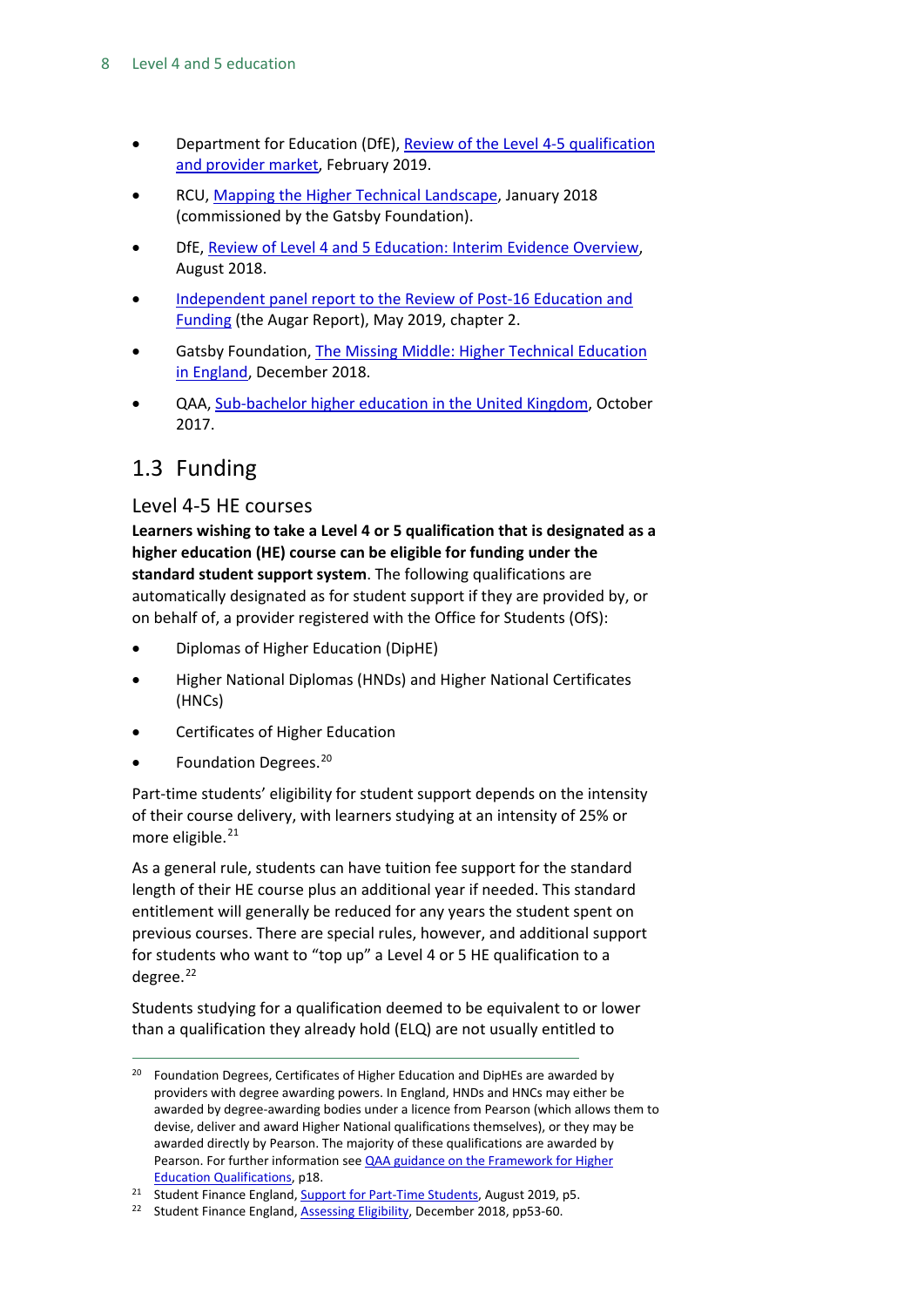support under the standard student support package. (There are exceptions to this rule for students taking second degrees in certain subjects.)<sup>[23](#page-8-1)</sup>

The detailed provisions are set out in schedule 2 of the *Education (Student Support) Regulations 2011*, as amended, with further information provided in [guidance](https://www.practitioners.slc.co.uk/media/1720/sfe-assessing-eligibility-guidance-ay-19-20-v20.pdf) published by Student Finance England.

#### <span id="page-8-0"></span>Level 4-5 FE Courses

**Learners wishing to take a Level 4 or 5 qualification that is not classed as a higher education course will fall under the further education (FE) funding system.**

Since 2013-14, there has been no grant funding for FE students taking level 4 and 5 courses.[24](#page-8-2) Learners, can, however, access **Advanced Learner Loans**. Loans are available for learners aged 19 and over studying a level 3, 4, 5, or 6 FE qualification at an approved college or training provider. Loans are paid directly to the provider with the amount available dependent on the course; the minimum loan is £300. Any outstanding loan balances that a learner owes for an Access to HE course is written off once they complete a higher education course.<sup>[25](#page-8-3)</sup>

**There are currently no maintenance loans for learners studying FE courses at levels 4 and 5**. However, learners facing financial hardship may be able to access Learner Support funding.

A research report into Level 4 and 5 qualifications published by the DfE in February 2019 stated that most level 4 and 5 FE qualifications are funded by employers and learners, either directly or through loans.<sup>[26](#page-8-4)</sup>

<span id="page-8-1"></span><sup>&</sup>lt;sup>23</sup> Student Finance England, [Assessing Eligibility,](https://www.practitioners.slc.co.uk/media/1652/sfe-assessing-eligibility-guidance-ay-18-19.pdf) December 2018, pp60-63.

<span id="page-8-2"></span><sup>&</sup>lt;sup>24</sup> Department for Education, Review of the Level 4-5 qualification and provider market: [Research Report,](https://assets.publishing.service.gov.uk/government/uploads/system/uploads/attachment_data/file/782160/L4-5_market_study.pdf) February 2019, pp46-7.

<span id="page-8-4"></span><span id="page-8-3"></span><sup>&</sup>lt;sup>25</sup> [Advanced Learner Loan,](https://www.gov.uk/advanced-learner-loan) Gov.uk.

<sup>&</sup>lt;sup>26</sup> Department for Education, Review of the Level 4-5 qualification and provider market: [Research Report,](https://assets.publishing.service.gov.uk/government/uploads/system/uploads/attachment_data/file/782160/L4-5_market_study.pdf) February 2019, p8.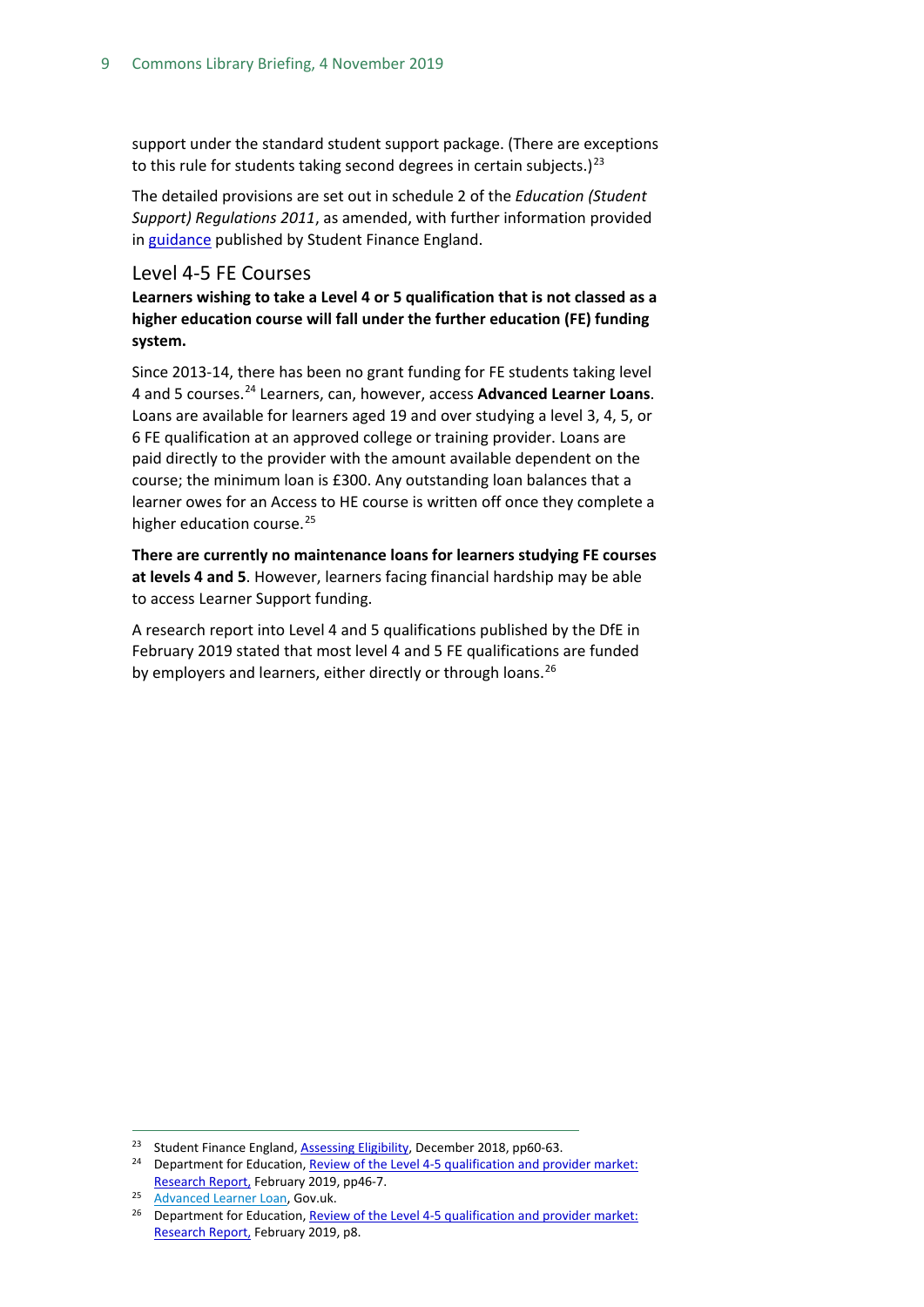# <span id="page-9-0"></span>2. Uptake and demand for Level 4 and 5 qualifications

### <span id="page-9-1"></span>2.1 Demand for higher level technical skills

Evidence suggests that **there may be an un-met demand for higher technical skills.** For example, the Employer Skills Survey 2017 found that skilled trades roles "continue to have the highest density of skill-shortage vacancies", with around two in every five vacancies proving hard to fill for skills related reasons.<sup>[27](#page-9-3)</sup> A 2018 National Audit Office report also suggested that there is a shortage of technician-level STEM skills, which can be attributed to an undersupply of people with level 3-5 vocational qualifications over the last 20 years.<sup>[28](#page-9-4)</sup>

**The demand for higher level technical skills is also expected to increase**, with sectors employing highly skilled workers expected to grow most rapidly.<sup>[29](#page-9-5)</sup> At the same time, automation is forecast to affect up to a third of jobs in the UK, concentrated amongst lower level roles. Workers may then need to upskill and move into higher technical occupations. The UK's departure from the EU may, it is suggested, also "accelerate the demand for technical skills."[30](#page-9-6)

It has been argued that the **skills gaps at the higher technical level may be "holding back the productivity of the workforce" and contributing to the UK's productivity 'gap' with its leading competitors**. [31](#page-9-7)

## <span id="page-9-2"></span>2.2 Take-up of Level 4 and 5 qualifications

Research by the OECD suggests that **take-up of Level 4 and 5 qualifications is low in England compared to other countries**. Around 10% of all adults aged 18-65 hold a level 4-5 qualification as their highest, compared to around 20% in Germany and 34% in Canada, although such comparisons can be problematic.<sup>[32](#page-9-8)</sup> It is also suggested that this proportion may decline in the future as it includes older workers who were more likely to complete a level 4-5 qualification when more students studied at this level.<sup>[33](#page-9-9)</sup>

- <span id="page-9-7"></span><sup>31</sup> As above, p10; Independent panel report to the Review of Post-18 Education and [Funding,](https://assets.publishing.service.gov.uk/government/uploads/system/uploads/attachment_data/file/805127/Review_of_post_18_education_and_funding.pdf) May 2019, p25.
- <span id="page-9-8"></span><sup>32</sup> OECD[, Skills beyond School: synthesis report,](https://www.oecd-ilibrary.org/docserver/9789264214682-en.pdf?expires=1571149472&id=id&accname=guest&checksum=CCE92F8C93CE0C78ED29B1804229B1FB) November 2014, as cited in Department for Education[, Higher technical education: the current system and the case for change,](https://assets.publishing.service.gov.uk/government/uploads/system/uploads/attachment_data/file/814938/Higher_technical_education_case_for_change.pdf) July 2019, pp7-9. For the issues in comparing across countries see Higher Education Policy Institute[, Filling in the biggest skills gap: Increasing learning at Levels 4 and 5,](https://www.hepi.ac.uk/wp-content/uploads/2018/08/EMBARGOED-UNTIL-23-AUGUST-2018-Filling-in-the-biggest-skills-gap-Report-110_Final-web.pdf) August 2018, pp23-26.
- <span id="page-9-9"></span><sup>33</sup> Department for Education, Higher technical education: the current system and the case [for change,](https://assets.publishing.service.gov.uk/government/uploads/system/uploads/attachment_data/file/814938/Higher_technical_education_case_for_change.pdf) July 2019, p7.

<span id="page-9-3"></span><sup>&</sup>lt;sup>27</sup> Department for Education, **Employer skills survey 2017: Research report**, August 2018, p13.

<span id="page-9-4"></span><sup>&</sup>lt;sup>28</sup> National Audit Office, Delivering STEM (science, technology, engineering and [mathematics\) skills for the economy,](https://www.nao.org.uk/wp-content/uploads/2018/01/Delivering-STEM-Science-technology-engineering-and-mathematics-skills-for-the-economy.pdf) January 2018, p21.

<span id="page-9-5"></span><sup>&</sup>lt;sup>29</sup> Higher Education Policy Institute, *Filling in the biggest skills gap: Increasing learning at* [Levels 4 and 5,](https://www.hepi.ac.uk/wp-content/uploads/2018/08/EMBARGOED-UNTIL-23-AUGUST-2018-Filling-in-the-biggest-skills-gap-Report-110_Final-web.pdf) August 2018, pp21-2.

<span id="page-9-6"></span><sup>&</sup>lt;sup>30</sup> Department for Education, Higher technical education: the current system and the case [for change,](https://assets.publishing.service.gov.uk/government/uploads/system/uploads/attachment_data/file/814938/Higher_technical_education_case_for_change.pdf) July 2019, pp8-9; Industrial Strategy Council, [UK Skills Mismatch in 2030,](https://industrialstrategycouncil.org/sites/default/files/UK%20Skills%20Mismatch%202030%20-%20Research%20Paper.pdf)  October 2019, pp3-4.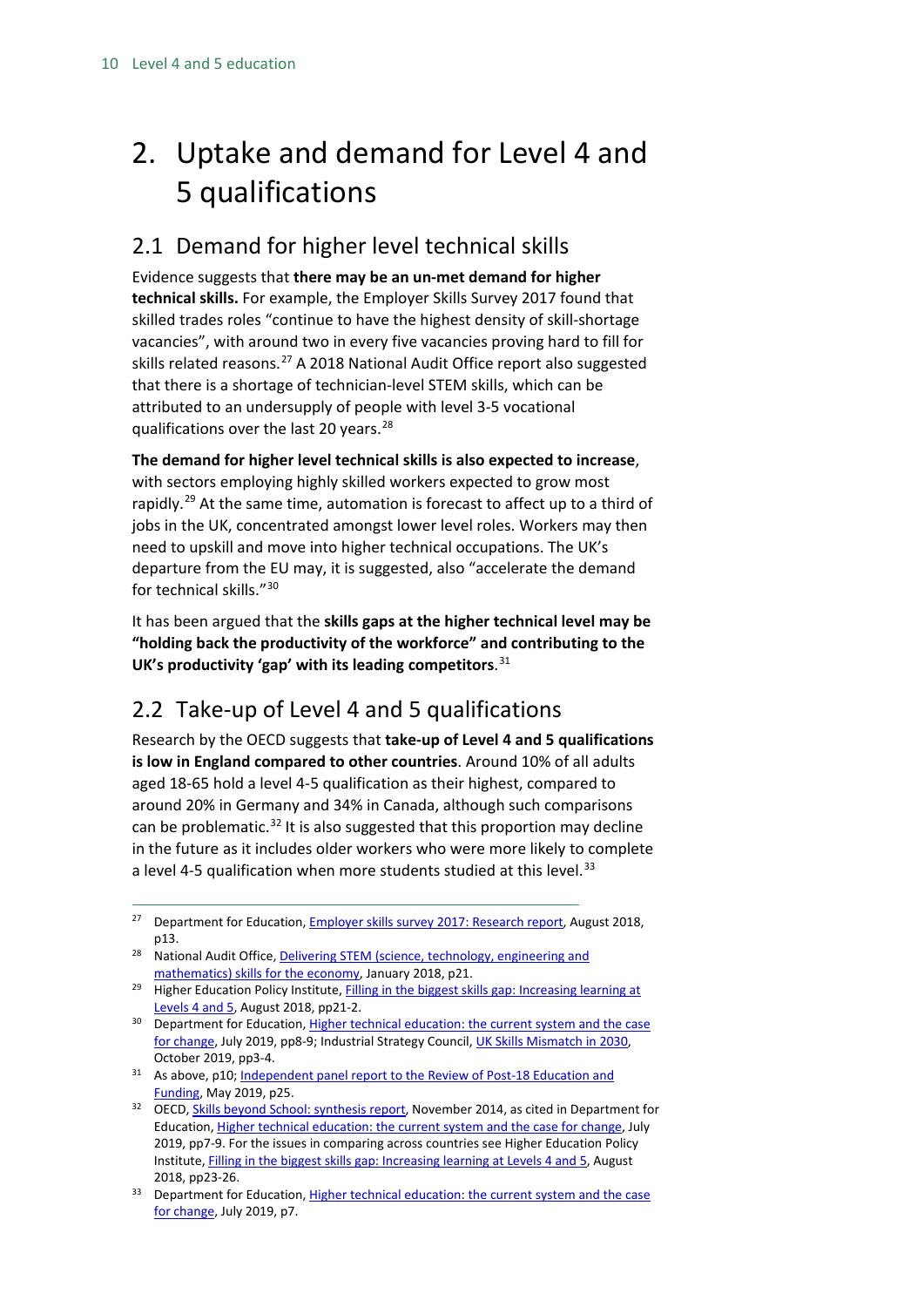**Take-up of Level 4 and 5 qualifications in England is also low compared to other levels of education**; 4% of 25 year olds in England hold a Level 4 or 5 qualification as their highest qualification, compared to nearly 30% for both Level 3 and Level  $6<sup>34</sup>$  $6<sup>34</sup>$  $6<sup>34</sup>$ 

**The numbers enrolling on Level 4 and 5 qualifications is also in decline and fell by 63% between 2009-10 and 2016-17** (from around 510,000 to approximately 190,000).<sup>[35](#page-10-1)</sup> A report published by the Higher Education Policy Institute in August 2018 noted that **part-time study on Level 4 and 5 courses had seen even greater proportional declines**, and stand-alone Level 4 and 5 qualifications "have been one of the areas most affected by the decline in mature learners".[36](#page-10-2)

It should be noted that some of the decline in Level 4 and 5 qualifications is attributable to a policy change in 2013 requiring trainee nurses to take degrees, where many had previously been on a two-year, Level 5 diploma.<sup>[37](#page-10-3)</sup>

Regarding Level 4 and 5 qualifications in particular, data published by the Higher Education Statistics Authority shows that between 2013-14 and 2017-18:

- Foundation degree enrolments at English higher education institutions (HEIs) declined from 47,635 to 30,090 (a 37% fall).
- HNCs and HNDs enrolments declined from 9,155 to 7,305 (a 20% fall).
- Enrolments on other sub-degree courses declined from 108,670 to 68,785 (a 37% fall). [38](#page-10-4)

Analysis conducted by the Department for Education found that **4% of the cohort of students that undertook GCSEs in 2004-05 had a Level 4-5 qualification as their highest qualification by the age of 25**. This is much smaller than for Levels 3 and 6 which each had over 25% of learners holding it as their highest qualification.  $39$ 

Adults who do not achieve at Level 3 by the time they are 18 tend not to progress beyond Levels 1 or 2. Among those that do achieve a Level 3 by the time they are 18, very few progress to Level 4 and 5; the next step is usually an undergraduate degree (Level 6).<sup>[40](#page-10-6)</sup>

From a provider perspective, a research report published by the DfE in February 2019 noted that **the Level 4 and 5 market is relatively small compared to higher education institutions' and FE providers' offer overall**. Level 4 and 5 qualifications made up only 2% of the vocational qualifications

<span id="page-10-0"></span><sup>&</sup>lt;sup>34</sup> [Independent panel report to the Review of Post-18 Education and Funding,](https://assets.publishing.service.gov.uk/government/uploads/system/uploads/attachment_data/file/805127/Review_of_post_18_education_and_funding.pdf) May 2019, p26.

<span id="page-10-1"></span><sup>&</sup>lt;sup>35</sup> As above, pp33-4.

<span id="page-10-2"></span><sup>&</sup>lt;sup>36</sup> Higher Education Policy Institute, *Filling in the biggest skills gap: Increasing learning at* [Levels 4 and 5,](https://www.hepi.ac.uk/wp-content/uploads/2018/08/EMBARGOED-UNTIL-23-AUGUST-2018-Filling-in-the-biggest-skills-gap-Report-110_Final-web.pdf) August 2018, pp37-8.

<span id="page-10-3"></span><sup>&</sup>lt;sup>37</sup> As above.

<span id="page-10-4"></span><sup>38</sup> [Who's studying in HE?, Higher Education Statistics Authority,](https://www.hesa.ac.uk/data-and-analysis/students/whos-in-he) accessed on 16 October 2019.

<span id="page-10-5"></span><sup>&</sup>lt;sup>39</sup> Department for Education[, Post-16 education: highest level of achievement by age 25,](https://assets.publishing.service.gov.uk/government/uploads/system/uploads/attachment_data/file/705269/Post_16_education_highest_level_of_achievement_by_age_25.pdf) May 2015, p8.

<span id="page-10-6"></span><sup>40</sup> [Independent panel report to the Review of Post-18 Education and Funding,](https://assets.publishing.service.gov.uk/government/uploads/system/uploads/attachment_data/file/805127/Review_of_post_18_education_and_funding.pdf) May 2019, pp20-24.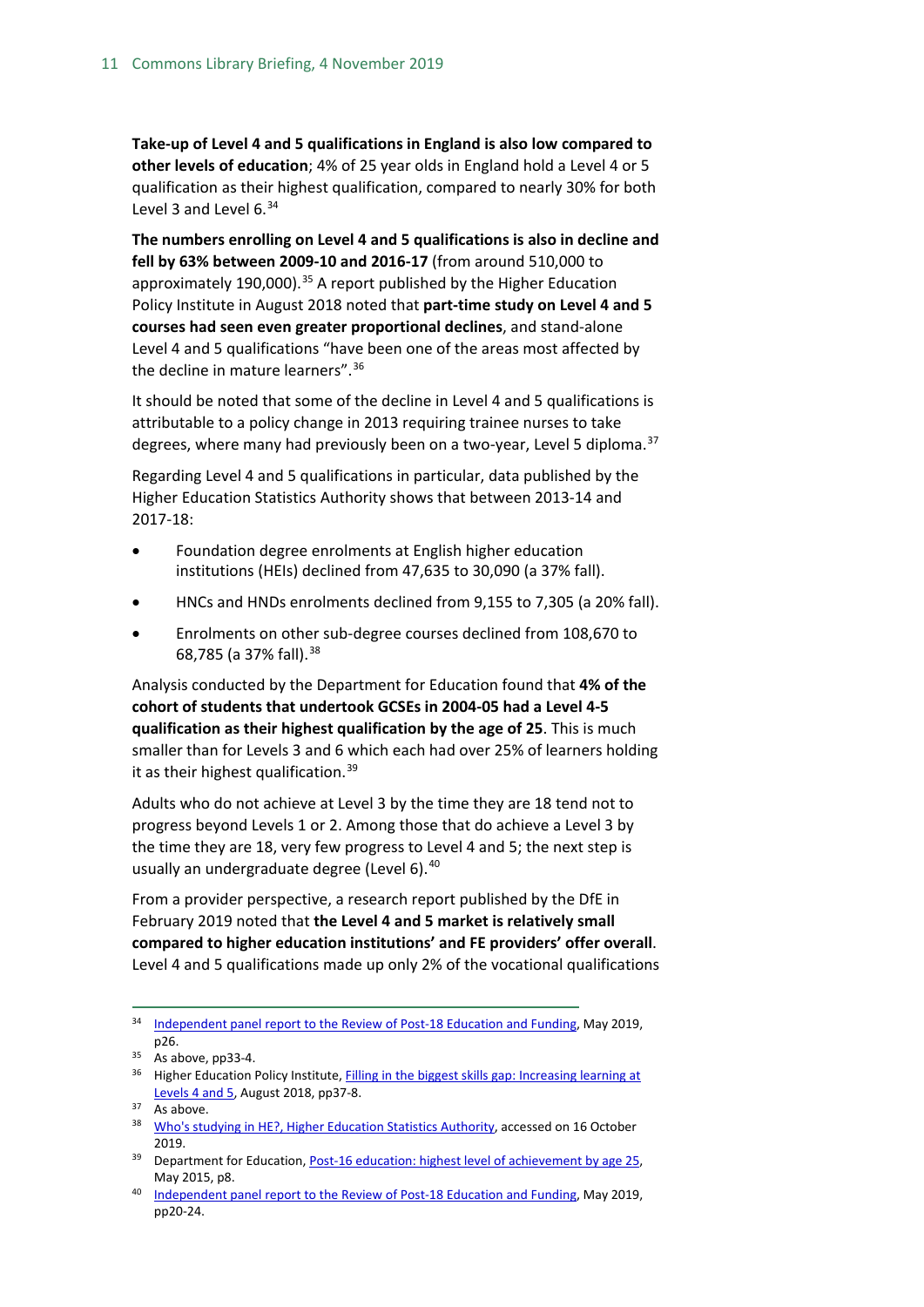accredited by awarding bodies that were studied by students in 2016-17. Similarly, learners at Level 4 and 5 made up only 3% of all higher education learners in 2016-17.<sup>[41](#page-11-2)</sup>

### <span id="page-11-0"></span>Returns to Level 4-5 qualifications

**There is some evidence to suggest, however, that students who do complete Level 4-5 qualifications can benefit from higher wages in the labour market**. For example, DfE analysis of the 2004-05 GCSE cohort suggested that those who had achieved a level 4-5 qualification by the age of 23 had a median income around £2,000 higher aged 26 than those whose highest qualification is at level 3. It additionally found that those with a level 4-5 qualification were consistently more likely than those with Level 2 or Level 3 qualifications to be in sustained employment.<sup>[42](#page-11-3)</sup>

A 2017 analysis published by the Gatsby Foundation estimated the net graduate premium (the net additional lifetime benefits to the individual) of various Level 4 and 5 qualifications. While it found that there are net graduate premiums associated with Level 4/5 qualification, they are "considerably lower than the comparable net benefits for undergraduate degrees." It also found that the net graduate premiums associated with Level 4 and 5 qualifications in STEM subjects were "significantly higher" than the premiums for non-STEM subjects.<sup>[43](#page-11-4)</sup>

Research published by the National Institute of Economic and Social Research in April 2019 found that by the age of 30 "the earnings of degree holders in many subject areas are consistently higher than those of people with higher vocational qualifications." It additionally found, however, that people achieving Level 4-5 qualifications in STEM subjects had higher average earnings than degree holders in the same broad subject area from Non-Russell Group universities.[44](#page-11-5)

### <span id="page-11-1"></span>2.3 Reasons for decline in Level 4 and 5

**There is no single explanation for the "consistently" low uptake of Level 4 and 5 qualifications in England**, and it is not the result of deliberate government policy. [45](#page-11-6) However, a number of possible explanations have been suggested, some of which are briefly outlined below.

• **Student awareness**: there is a poor understanding of higher technical education amongst students and guidance tends to be targeted more towards undergraduate degrees. Students may also perceive degrees

<span id="page-11-2"></span><sup>&</sup>lt;sup>41</sup> Department for Education, Review of the Level 4-5 qualification and provider market: [Research Report,](https://assets.publishing.service.gov.uk/government/uploads/system/uploads/attachment_data/file/782160/L4-5_market_study.pdf) February 2019, p8.

<span id="page-11-3"></span><sup>42</sup> Department for Education, Review of Level 4 and 5 Education Interim Evidence [Overview,](https://assets.publishing.service.gov.uk/government/uploads/system/uploads/attachment_data/file/733696/Review_of_Level_4_and_5_Education-Interim_Evidence_Overview.pdf) August 2018, p13.

<span id="page-11-4"></span><sup>43</sup> Gatsby Foundation, Assessing the economic returns to Level 4 and 5 STEM-based [qualifications,](https://www.gatsby.org.uk/uploads/education/reports/pdf/le-gatsby-assessing-the-economic-returns-to-level-4-and-5-stem-based-qualifications-final-07-06-2017.pdf) June 2017, ppii-iii.

<span id="page-11-5"></span><sup>44</sup> NIESR Press Release: 'Higher vocational education can lead to better earnings than [degrees, NIESR/CVER research reveals',](https://www.niesr.ac.uk/media/niesr-press-release-higher-vocational-education-can-lead-better-earnings-degrees-niesrcver) National Institute of Economic and Social Research, 2 April 2019.

<span id="page-11-6"></span><sup>45</sup> [Independent panel report to the Review of Post-18 Education and Funding,](https://assets.publishing.service.gov.uk/government/uploads/system/uploads/attachment_data/file/805127/Review_of_post_18_education_and_funding.pdf) May 2019, p35.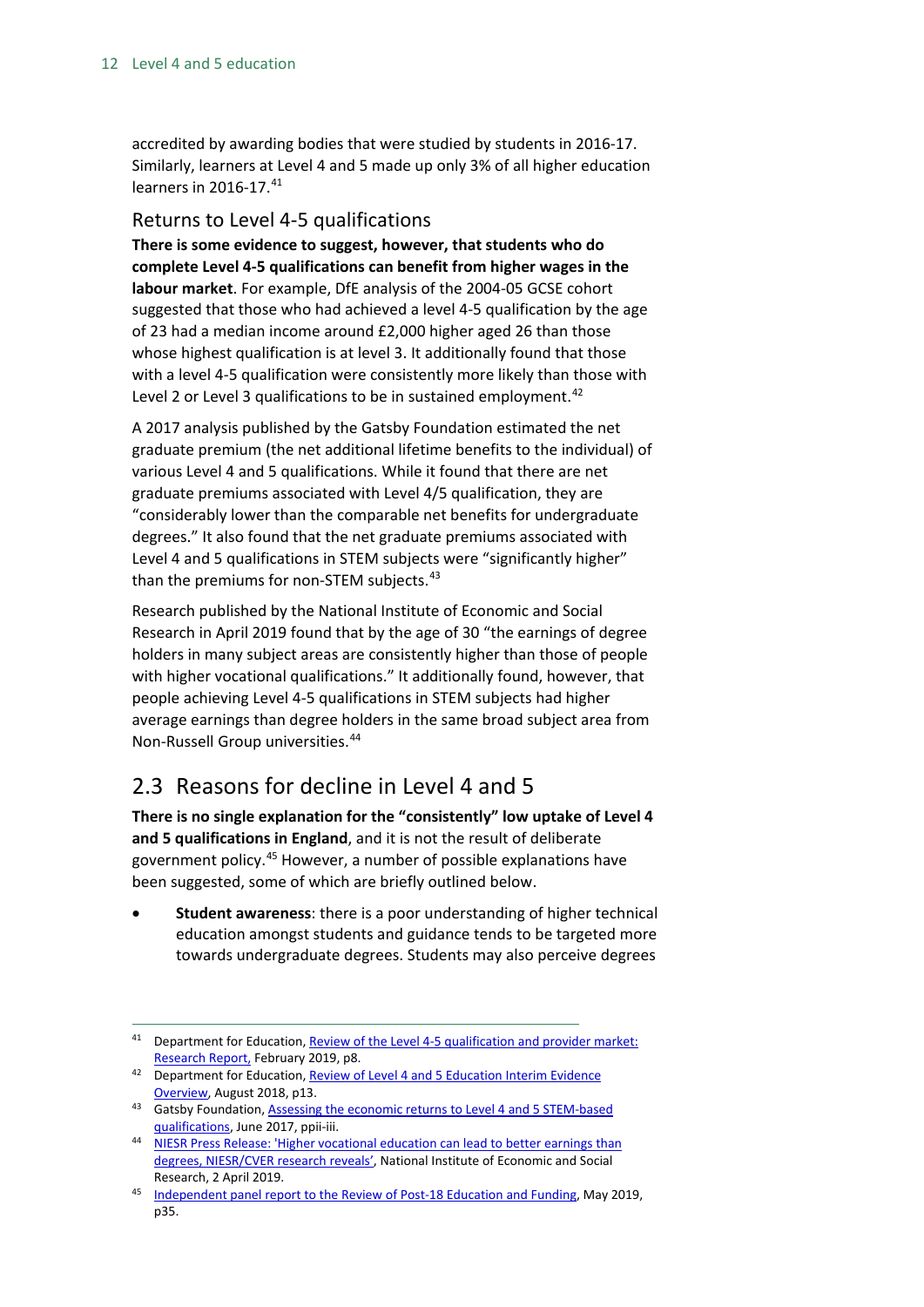to provide better value in the labour market and to be more widely recognised by employers. [46](#page-12-0)

- **Employer awareness**: while higher technical education is wellrecognised by employers in some areas, where there is no longstanding qualification in a sector, employers tend to focus on more established routes, including school leavers and graduates. The Level 4/5 landscape is also complex and there is no national assurance that every higher technical qualification is meeting employer needs.<sup>[47](#page-12-1)</sup>
- **Lack of provision**: as set out above, Level 4-5 programmes are a small part of providers' overall offer. Providers have identified a number of challenges to delivering qualifications at this level, including a lack of funding to support investment in Level 4-5 infrastructure and capacity; attracting and retaining teachers with relevant skills; and the level of interest among students in taking qualifications at this  $level.<sup>48</sup>$  $level.<sup>48</sup>$  $level.<sup>48</sup>$
- **Funding**: it is suggested that the current funding structure does not adequately support students who are not 18 and taking a traditional undergraduate degree.<sup>[49](#page-12-3)</sup> Changes to the eligibility for student loans has, it is argued, changed the type of higher education course taken and reduced enrolments on sub-degree courses.<sup>[50](#page-12-4)</sup> Interviews with providers have suggested that the availability and awareness of financial support particularly affects the decisions of part-time and mature learners to study at Level 4 and 5.<sup>[51](#page-12-5)</sup>
- **Incentives for students and providers:** it has been argued that current student support arrangements (including income-contingent loans and the rules around equivalent level qualifications) produce incentives that result in both students and providers favouring full-time degrees over Level 4/5 courses.<sup>[52](#page-12-6)</sup>

<span id="page-12-0"></span><sup>46</sup> Department for Education, Higher technical education: the current system and the case [for change,](https://assets.publishing.service.gov.uk/government/uploads/system/uploads/attachment_data/file/814938/Higher_technical_education_case_for_change.pdf) July 2019, pp13-14.

<span id="page-12-1"></span><sup>&</sup>lt;sup>47</sup> Department for Education, Review of Level 4 and 5 Education Interim Evidence [Overview,](https://assets.publishing.service.gov.uk/government/uploads/system/uploads/attachment_data/file/733696/Review_of_Level_4_and_5_Education-Interim_Evidence_Overview.pdf) August 2018, p14.

<span id="page-12-2"></span><sup>48</sup> As above, p15.

<span id="page-12-3"></span><sup>49</sup> Higher Education Policy Institute, Filling in the biggest skills gap: Increasing learning at [Levels 4 and 5,](https://www.hepi.ac.uk/wp-content/uploads/2018/08/EMBARGOED-UNTIL-23-AUGUST-2018-Filling-in-the-biggest-skills-gap-Report-110_Final-web.pdf) August 2018, pp34-5.

<span id="page-12-4"></span><sup>&</sup>lt;sup>50</sup> [Independent panel report to the Review of Post-18 Education and Funding,](https://assets.publishing.service.gov.uk/government/uploads/system/uploads/attachment_data/file/805127/Review_of_post_18_education_and_funding.pdf) May 2019, p34.

<span id="page-12-5"></span><sup>51</sup> Department for Education, Review of [Level 4 and 5 Education Interim Evidence](https://assets.publishing.service.gov.uk/government/uploads/system/uploads/attachment_data/file/733696/Review_of_Level_4_and_5_Education-Interim_Evidence_Overview.pdf)  [Overview,](https://assets.publishing.service.gov.uk/government/uploads/system/uploads/attachment_data/file/733696/Review_of_Level_4_and_5_Education-Interim_Evidence_Overview.pdf) August 2018, p11.

<span id="page-12-6"></span><sup>&</sup>lt;sup>52</sup> [Independent panel report to the Review of Post-18 Education and Funding,](https://assets.publishing.service.gov.uk/government/uploads/system/uploads/attachment_data/file/805127/Review_of_post_18_education_and_funding.pdf) May 2019, pp36-7.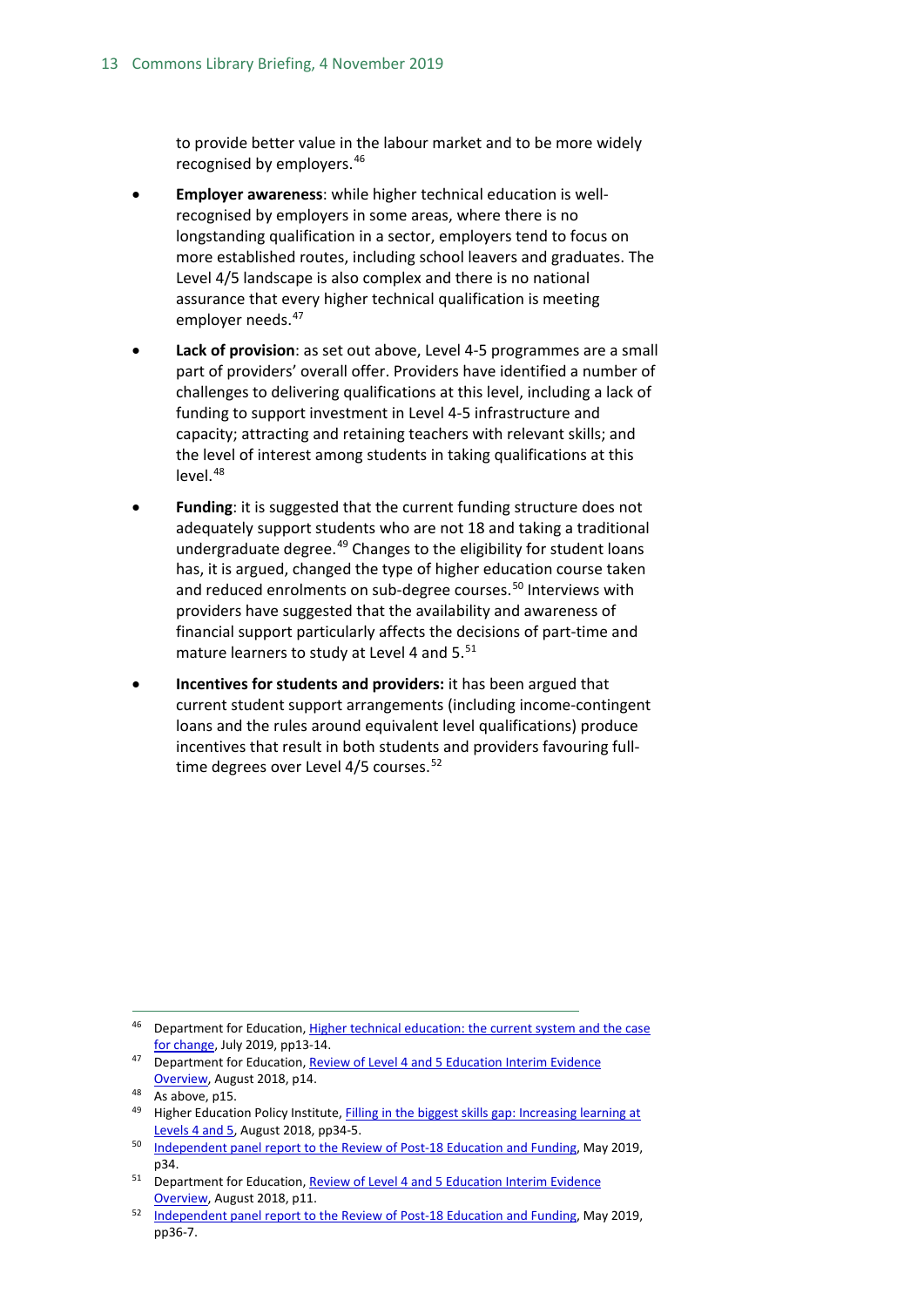# <span id="page-13-0"></span>3. Reform of Level 4 and 5 qualifications

### <span id="page-13-1"></span>3.1 Background to technical education reforms

**The Government is undertaking major reforms to the technical education system in England**. The proposed reforms were first set out in the [Post-16](https://www.gov.uk/government/uploads/system/uploads/attachment_data/file/536043/Post-16_Skills_Plan.pdf)  [Skills Plan.](https://www.gov.uk/government/uploads/system/uploads/attachment_data/file/536043/Post-16_Skills_Plan.pdf) They were based on recommendations made in th[e report of an](https://www.gov.uk/government/uploads/system/uploads/attachment_data/file/536046/Report_of_the_Independent_Panel_on_Technical_Education.pdf)  [independent panel on technical education,](https://www.gov.uk/government/uploads/system/uploads/attachment_data/file/536046/Report_of_the_Independent_Panel_on_Technical_Education.pdf) led by Lord Sainsbury, which had been established by the Government to "advise on measures which could improve technical education in England."<sup>[53](#page-13-4)</sup>

### <span id="page-13-2"></span>Rationale

In setting out the need for reform, the independent panel's report stated that the UK's economy was being held back by a "long-term productivity problem" and that years of undertraining had led to "a chronic shortage of people with technician-level skills." Investment in the development of technical skills was, the report argued, essential to enhancing productivity.

In addition to this economic rationale, the report outlined a social need for change: that individuals should have access to a national system of technical qualifications that is easy to understand, has credibility with employers and remains stable over time. The current system, it argued, failed on all three counts, comprising "a confusing and ever-changing multitude of qualifications", many of which "hold little value in the eyes of individuals and are not understood or sought by employers." The report added that learners, teachers and the public have "long regarded technical education qualifications as inferior to academic qualifications", and higher level technical qualifications "have too often become divorced from the actual occupations they should be preparing individuals for."[54](#page-13-5)

The report's recommendations were, it said, aimed at "systematically reform[ing] technical education for the long term" and "ensuring individuals can develop the technical knowledge and skills that industry needs through education and training."[55](#page-13-6)

### <span id="page-13-3"></span>A new technical option

Under the proposals outlined in the Post-16 Skills Plan every young person will be presented with two choices of education route at age 16: an academic route and a technical route. The proposed technical option will consist of 15 routes based around occupations with shared training requirements. New two-year level 3 college-based programmes - T Levels – will be created at the start 11 technical routes (four routes will be delivered by apprenticeships only). Further information on T Levels is available in Library Briefing 7951, [T Levels: Reforms to Technical Education.](https://researchbriefings.parliament.uk/ResearchBriefing/Summary/CBP-7951)

<span id="page-13-4"></span><sup>53</sup> [Report of the Independent Panel on Technical Education,](https://www.gov.uk/government/uploads/system/uploads/attachment_data/file/536046/Report_of_the_Independent_Panel_on_Technical_Education.pdf) July 2016, p11; Department for Business, Innovation and Skills and Department for Education[, Post-16 Skills Plan,](https://www.gov.uk/government/uploads/system/uploads/attachment_data/file/536043/Post-16_Skills_Plan.pdf) July

<sup>2016.&</sup>lt;br> $54$  As above, pp22-3.

<span id="page-13-6"></span><span id="page-13-5"></span><sup>55</sup> As above, p8.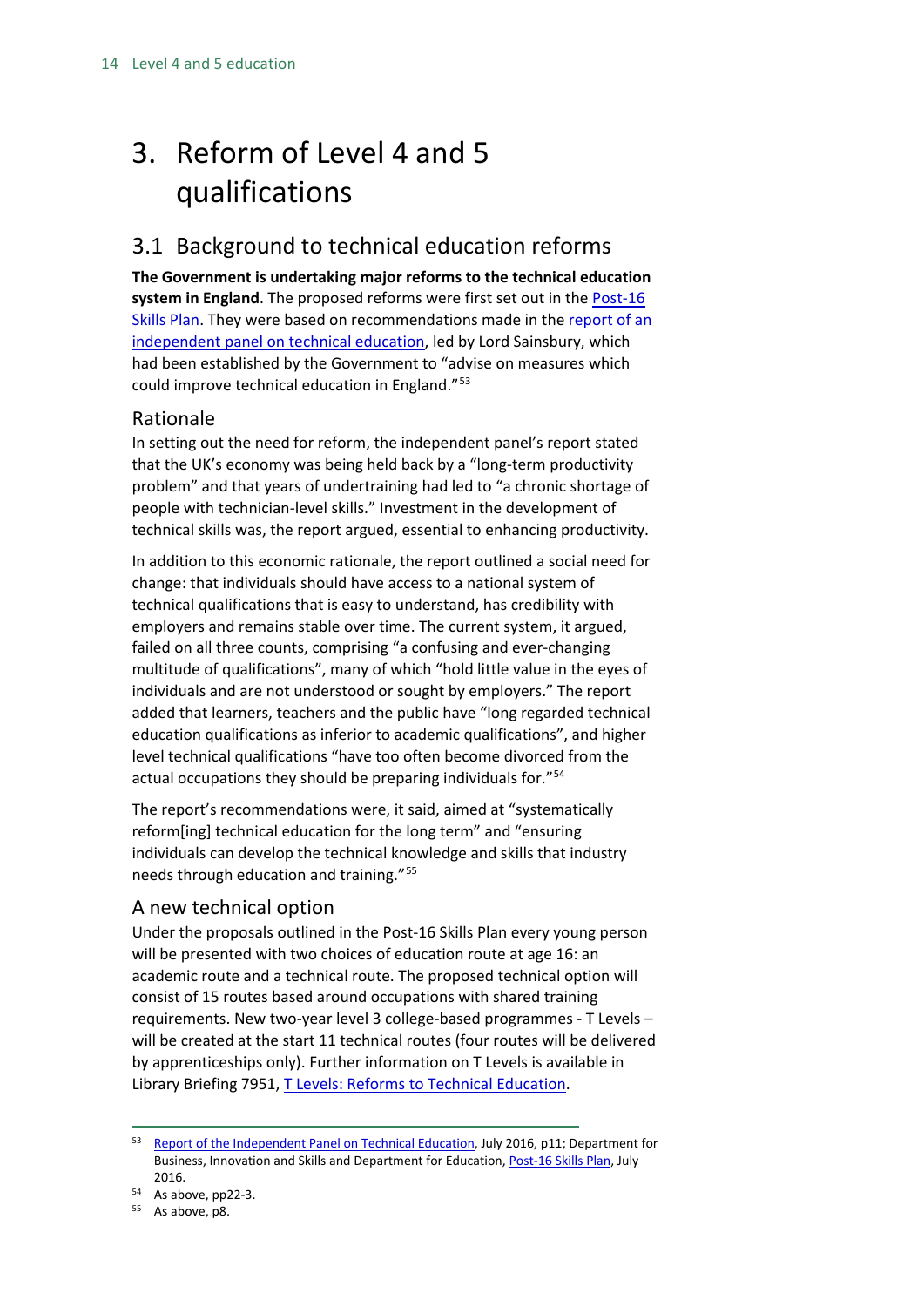The Skills Plan stated that the **technical routes would extend up to higher skill levels, with a wider range of qualifications available at levels 4 and 5 as a reflection of the greater specialisation at tertiary level.** The 2015 Government did say, however, that it expected "to see a reduction in the number of regulated qualifications that exist at levels 4 and 5".<sup>[56](#page-14-2)</sup>

### <span id="page-14-0"></span>3.2 Review of Higher Level Technical Education

**On 31 October 2017, the Government announced that it intended to conduct a review into higher level technical education.** The review, it said, would cover the whole of level four and five education, with a particular focus on technical qualifications, and was intended to look at "how technical qualifications at this level can better address the needs of learners and employers", including that learners can progress from T levels into the workplace.<sup>[57](#page-14-3)</sup>

**In August 2018 the DfE published th[e interim research findings of the](https://www.gov.uk/government/publications/review-of-level-4-and-5-education-interim-evidence-overview)  [review.](https://www.gov.uk/government/publications/review-of-level-4-and-5-education-interim-evidence-overview)** This stated that the research to date indicated that employers recognise the need for Level 4-5 skills, and that the premium on wages suggests that qualifications at this level have value. It added, however, that the research suggested "**a number of problems with the Level 4-5 system as it stands**." These included:

- **There are a wide range of qualifications available at Levels 4 and 5, which seem to vary in how well they are understood by learners and employers**, and have greater labour market currency in certain sectors.
- There is **no "single badge of quality across different Level 4-5 qualifications and provision."**
- There is **"an absence of clear information, advice and guidance to help steer learners of all ages through this complex system."**
- **Providers of Level 4-5 qualifications face several challenges**, including engagement from employers; the costs of equipment and of attracting suitably qualified staff; and navigating the higher education and further education funding regimes.

The Interim Evidence Overview stated that proposals for reform to Level 4- 5 qualifications would be published alongside the conclusion of the Post-18 Review in early 2019. [58](#page-14-4)

### <span id="page-14-1"></span>3.3 Consultation

**In July 2019 the DfE launched a consultation on proposed reforms to higher technical education in England.** The consultation argued that higher technical education is "poorly understood and lacks currency both with employers and students, despite increasing demand for skills at this level."

<span id="page-14-2"></span><sup>&</sup>lt;sup>56</sup> Department for Business, Innovation and Skills and Department for Education, Post-16 [Skills Plan,](https://www.gov.uk/government/uploads/system/uploads/attachment_data/file/536043/Post-16_Skills_Plan.pdf) July 2016, pp25-7.

<span id="page-14-3"></span>[Level 4 & 5 technical education to be reviewed,](https://www.gov.uk/government/news/level-4-5-technical-education-to-be-reviewed) Department for Education, 31 October 2017.

<span id="page-14-4"></span><sup>&</sup>lt;sup>58</sup> Department for Education, Review of Level 4 and 5 Education: Interim Evidence [Overview,](https://assets.publishing.service.gov.uk/government/uploads/system/uploads/attachment_data/file/733696/Review_of_Level_4_and_5_Education-Interim_Evidence_Overview.pdf) August 2018, p17.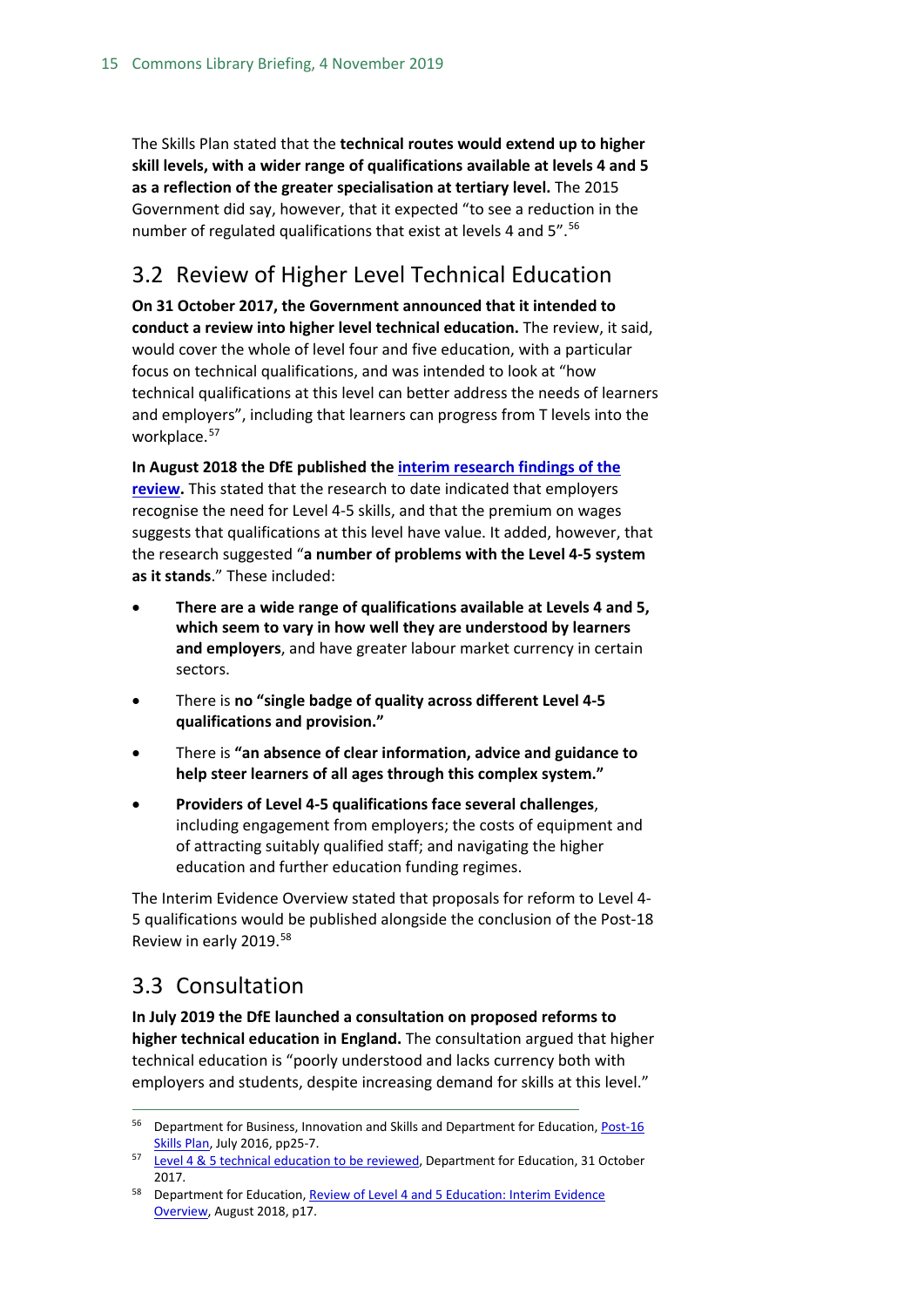As a result, it said, "we have fallen behind…our international competitors" and "change is needed to address skills shortages, boost productivity and support social mobility."<sup>[59](#page-15-1)</sup> The rationale behind the reforms was set out in more detail in a DfE policy paper published alongside the consultation: [Higher technical education: current system and case for change.](https://www.gov.uk/government/publications/higher-technical-education-current-system-and-case-for-change)

A press release published to accompany the publication of the consultation stated that it would complement the Post-18 review of education and funding (see section 3.4 below) to ensure a joined-up system.<sup>[60](#page-15-2)</sup>

#### <span id="page-15-0"></span>Proposals

Under the consultation proposals, **Level 4 and 5 qualifications that align with employer-set occupational standards will be approved by The Institute for Apprenticeships and Technical Education and re-badged as higher technical qualifications (HTQs).** All approved HTQs will also be clearly identified through a **single name or kitemark**. The aim is for the first HTQs **to be available from 2022** when the first T Level students will complete their courses.

The consultation additionally proposed that:

- Institutes of Technology will specialise in HTQs; they will also be offered at universities, alternative providers, private training providers, FE colleges and National Colleges.
- In an attempt to ensure that HTQs are delivered by high quality providers, the DfE and the Office for Students will develop **an additional set of ongoing registration conditions for providers specifically for higher technical provision.** Providers will be **required to meet these conditions in order to deliver approved HTQs with access to relevant student finance.** Institutes of Technology and National Colleges will be deemed to have automatically met these conditions.
- The Government wants to ensure that there are clear incentives to deliver reformed qualifications and will **consider the recommendation of the Post-18 Review panel (see below) that only Level 4 and 5 qualifications that are approved HTQs should attract the same tuition fee support and teaching grant and maintenance support as Level 6 qualifications**.
- The Government will launch a **campaign to increase awareness of higher technical education**.
- The Government will work to **improve the information, advice and guidance about higher technical education** available to potential learners and employers.
- The Government will aim to improve the accessibility of higher technical education by promoting examples of best practice in the flexible delivery of qualifications and by improved signposting of financial support.

<span id="page-15-1"></span><sup>&</sup>lt;sup>59</sup> Department for Education[, Higher Technical Education: Government consultation,](https://consult.education.gov.uk/higher-technical-level-4-5-review-team/higher-technical-education/supporting_documents/Improving_higher_technical_education%20pdf.pdf) July 2019, p8.

<span id="page-15-2"></span><sup>60</sup> [Proposals launched to boost the quality and uptake of Higher Technical Qualifications,](https://www.gov.uk/government/news/proposals-launched-to-boost-the-quality-and-uptake-of-higher-technical-qualifications) Department for Education, 8 July 2019.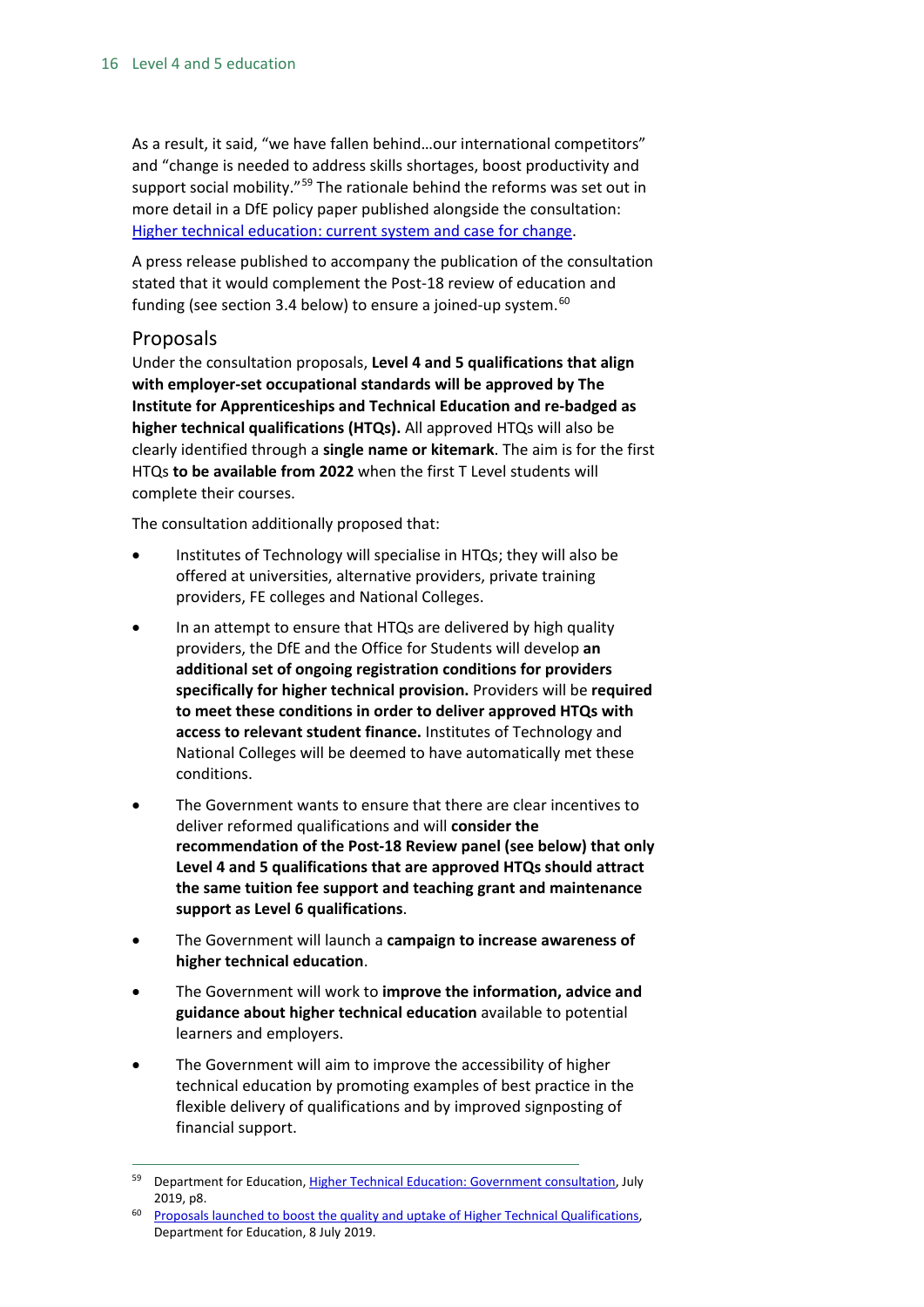The consultation document stated that the reforms were aimed at making higher technical education "a prestigious choice that delivers high levels of occupational competence, encourages more students to continue to study after completing A Levels or T Levels and attracts workers of all ages looking to upskill and retrain." It added that the proposals were "just one part of [the Government's] wider plans to reform, strengthen and grow technical education as a whole", alongside, for example, the introduction of T  $levels.<sup>61</sup>$  $levels.<sup>61</sup>$  $levels.<sup>61</sup>$ 

**HTQs will be designated HE courses and will not cover all current Level 4 to 5 qualifications.** The consultation stated that the Government will consider the impact of the proposals on Level 4 and 5 courses funded through Advanced Learner Loans following the close of the consultation. It did not explicitly refer to those Level 4 and 5 qualifications that are currently designated HE courses but are not technical in nature (e.g. a DipHE in Social Sciences).<sup>[62](#page-16-3)</sup>

**The consultation closed on 29th September. The Government is yet to respond.** 

### <span id="page-16-0"></span>3.4 Post-18 Education and Funding Review

**In February 2018, the then Prime Minister, Theresa May, announced a wide-ranging review of Post-18 Education and Funding**. She additionally stated that the review would be informed by advice from an independent panel led by Philip Augar.<sup>[63](#page-16-4)</sup>

### <span id="page-16-1"></span>Terms of reference

The terms of reference for the Review stated that it aimed to ensure joined up system that delivers the technical skills needed by the economy:

This review will look further at how we can ensure our post-18 education system is joined up and supported by a funding system that works for students and taxpayers. For example, in recent years the system has encouraged growth in three-year degrees for 18 yearolds, but does not offer a comprehensive range of high quality alternative routes for the many young people who pursue a technical or vocational path at this age. The majority of universities charge the maximum possible fees for at least some of their courses and threeyear courses remain the norm. Average levels of graduate debt have increased, but this has not always led to higher wage returns for all graduates. And the system does not comprehensively deliver the advanced technical skills that our economy needs.<sup>[64](#page-16-5)</sup>

The areas that the Review would focus on, as set out in the terms of reference, included (but were not limited to):

• How to help young people make effective choices between academic, technical and vocational routes after 18.

<span id="page-16-2"></span><sup>&</sup>lt;sup>61</sup> Department for Education[, Higher Technical Education: Government consultation,](https://consult.education.gov.uk/higher-technical-level-4-5-review-team/higher-technical-education/supporting_documents/Improving_higher_technical_education%20pdf.pdf) July 2019, p9.

<span id="page-16-3"></span> $62$  As above, p26.

<span id="page-16-4"></span><sup>&</sup>lt;sup>63</sup> [Prime Minister launches major review of post-18 education,](https://www.gov.uk/government/news/prime-minister-launches-major-review-of-post-18-education) Department for Education, 19 February 2018.

<span id="page-16-5"></span><sup>&</sup>lt;sup>64</sup> [Review of post-18 education and funding: terms of reference,](https://www.gov.uk/government/publications/review-of-post-18-education-and-funding-terms-of-reference) Department for Education, 19 February 2019.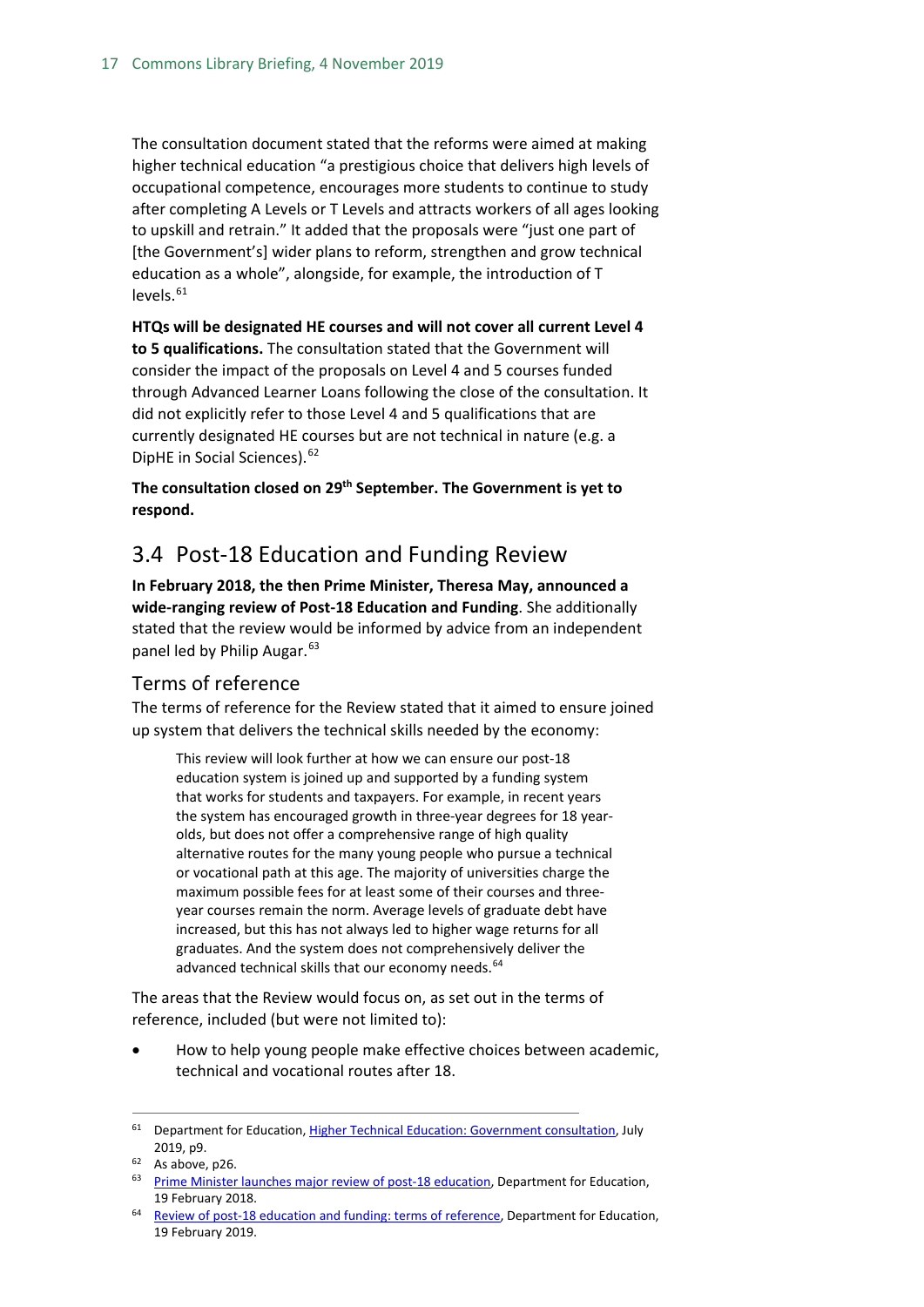- How to encourage learning that is more flexible and supports people to study at different times in their lives.
- How to ensure "world-class provision of technical education across the country including through the new Institutes of Technology."
- How to support education outcomes that deliver the skills the country needs.
- Ensuring that funding arrangements "across post-18 education and training are transparent and do not act as barriers to choice or provision."[65](#page-17-1)

### <span id="page-17-0"></span>Report of the independent panel

**The report of the independent panel was published on 30 May 2019**. The report outlined the low uptake of Level 4 and 5 qualifications and stated that this is the result of current incentives (including income-contingent loans and the rules around equivalent level qualifications), which mean that both students and providers favour full-time degrees over Level 4/5 courses. [66](#page-17-2)

The report set out a case for increased flexibility of learning at Level 4 and above and made a number of recommendations aimed at achieving this:

- The Government should introduce a **single lifelong learning loan allowance for tuition loans at Levels 4, 5 and 6**, which learners can draw down over a lifetime. This would be available for adults aged 18 or over without a publicly funded degree. It should be set as a financial amount equivalent to four years' full-time undergraduate degree funding.
- Learners should be able to access student finance for tuition fee and maintenance support for modules of credit-based Level 4, 5 and 6 qualifications.
- **ELQ rules and rules around intensity of study should be dropped for those taking out loans of Levels 4, 5 and 6**.

The report added that it supported the Government's consultation proposals for the kitemarking of approved HTQs and stated that **only those qualifications that had been approved as meeting the employer-led standards would be in scope for these recommendations**. In order to motivate students who may be struggling and to increase the visibility of Level 4 and 5 qualifications, the report additionally recommended that institutions should award at least one interim qualification to all students who are following a Level 6 course successfully.<sup>[67](#page-17-3)</sup>

Other recommendations focused on Levels 4 and 5 specifically included:

• The number of Level 4 and 5 qualifications should be streamlined and their status should be improved.

<span id="page-17-1"></span> <sup>65</sup> [Review of post-18 education and funding: terms of reference,](https://www.gov.uk/government/publications/review-of-post-18-education-and-funding-terms-of-reference) Department for Education, 19 February 2019.

<span id="page-17-2"></span><sup>&</sup>lt;sup>66</sup> [Independent panel report to the Review of Post-18 Education and Funding,](https://assets.publishing.service.gov.uk/government/uploads/system/uploads/attachment_data/file/805127/Review_of_post_18_education_and_funding.pdf) May 2019, pp36-7.

<span id="page-17-3"></span>As above, pp45-8.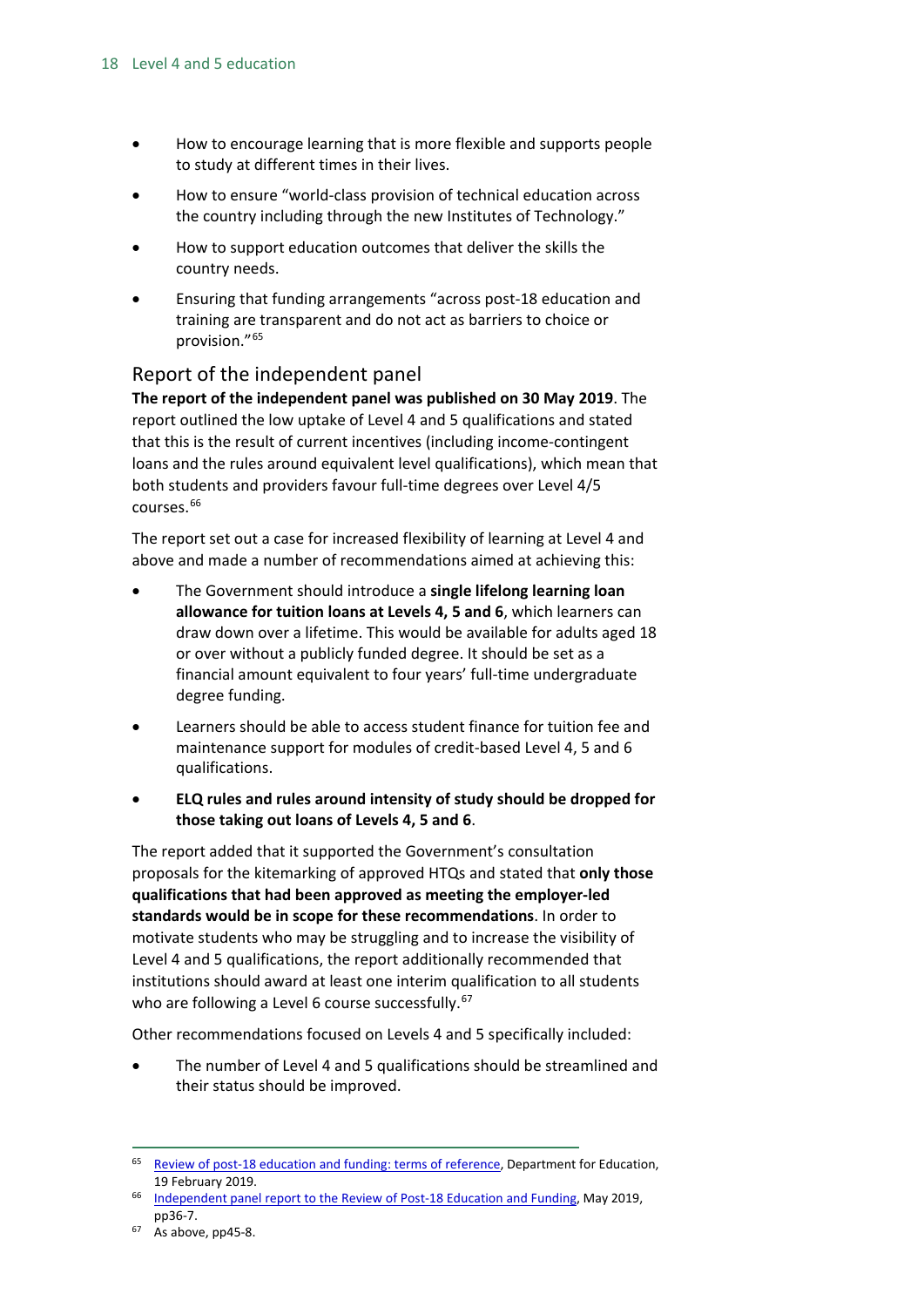- The Office for Students should become the national regulator of all non-apprenticeship provision at Levels 4 and above.
- The Government should work with the OfS to allocate additional support and capital funding to specific FE colleges to ensure a national network of high quality technical provision is available.
- From 2021-22 the fee cap for Level 4 and 5 qualifications prescribed by the OfS should be the same as for Level 6 qualifications (the Report recommended £7,500). **Longer term, only kitemarked Level 4 and 5 qualifications that meet employer-set standards should be allowed to charge fees up to this level. Any other Level 4 and 5 course should have a lower fee cap**. [68](#page-18-1)

The report also made a number of recommendations concerning the student support system, including changes to maintenance support. Noting that maintenance support for learners taking level 4 and 5 qualifications varies depending on whether it is a prescribed HE qualification or not, the report recommended that its proposed **post-18 maintenance support package, which included maintenance grants of £3,000 for disadvantaged students, should be available for all students taking Level 4 to 6 qualifications.** It added that once the new kitemarked Level 4 and 5 qualifications are fully rolled out, the Government "should consider the status and support for non-kitemarked qualifications."<sup>[69](#page-18-2)</sup>

The report also made a number of recommendations concerning the further education sector more broadly. As well as stating that investment in the **FE workforce should be a priority**, it argued that the FE capital budget is too small and recommended that **the Government should provide FE colleges with a "dedicated capital investment of at least £1 billion over the next Spending Review period.**" It added that the Government should use this to "augment existing FE colleges to create a strong network of high quality provision of technical and professional education, including growing capacity for higher technical provision in specific FE colleges."[70](#page-18-3)

Further information on the report of the independent panel, including its recommendations relating to the higher education sector and the student support system, is available in Library Briefing 8577, [The Post-18 Education](https://researchbriefings.parliament.uk/ResearchBriefing/Summary/CBP-8577#fullreport)  [Review \(the Augar Review\) recommendations.](https://researchbriefings.parliament.uk/ResearchBriefing/Summary/CBP-8577#fullreport)

#### <span id="page-18-0"></span>Government response

The Government initially stated that it would consider the recommendations of the independent panel and conclude its review of post-18 education and funding at the Spending Review.<sup>[71](#page-18-4)</sup> However, the Spending Review expected in 2019 was postponed and instead the Government set out its spending plans for 2020-21 only in September 2019. In response to a parliamentary question in October 2019, the Minister, Chris Skidmore, stated that the Government had "not taken any decisions

<span id="page-18-1"></span><sup>&</sup>lt;sup>68</sup> [Independent panel report to the Review of Post-18 Education and Funding,](https://assets.publishing.service.gov.uk/government/uploads/system/uploads/attachment_data/file/805127/Review_of_post_18_education_and_funding.pdf) May 2019, pp

<span id="page-18-2"></span><sup>69</sup> As above, pp191-5.

<span id="page-18-3"></span><sup>70</sup> As above, pp133-4.

<span id="page-18-4"></span><sup>71</sup> [PQ 257746,](https://www.parliament.uk/written-questions-answers-statements/written-question/commons/2019-05-23/257746) 4 June 2019.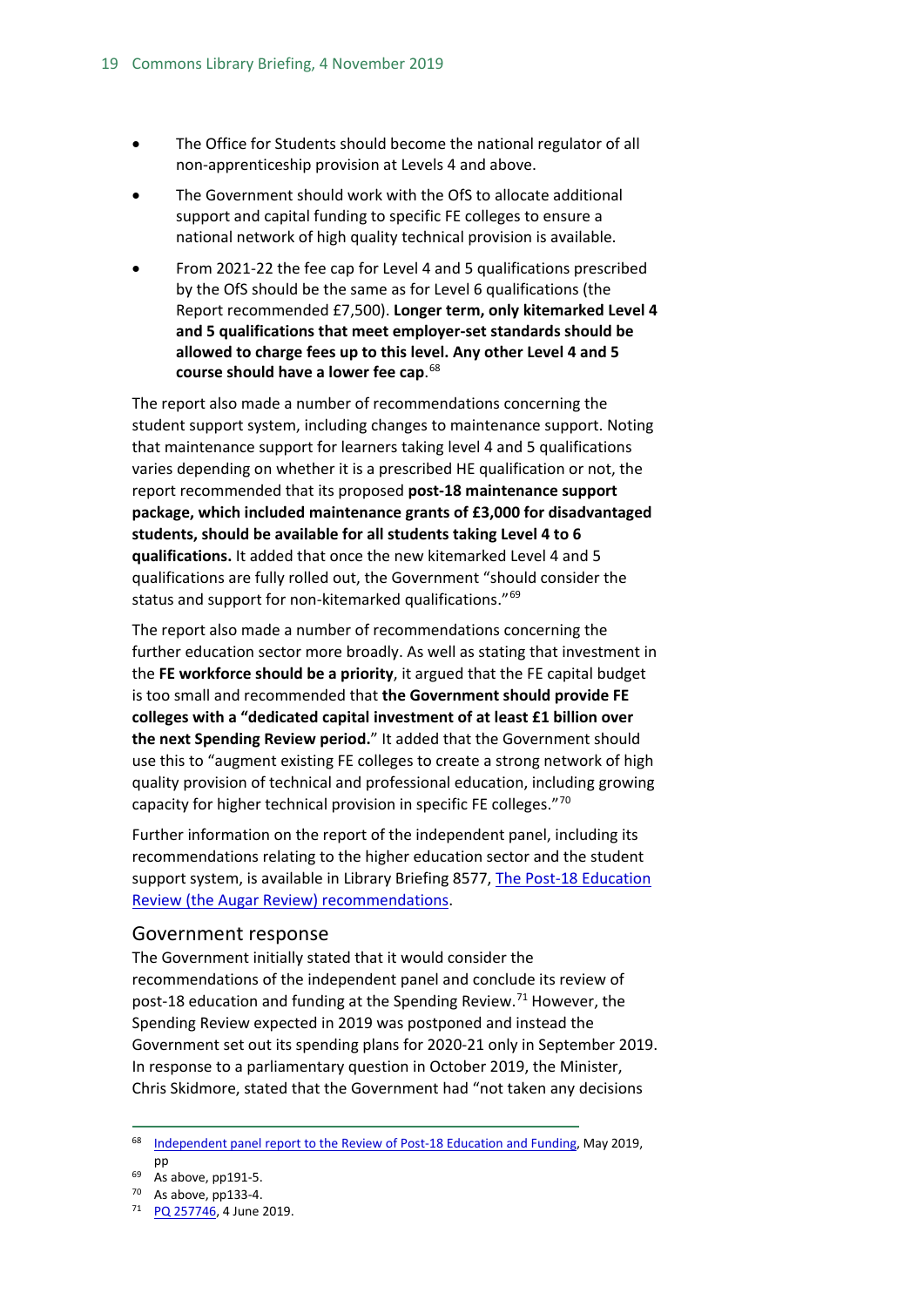#### 20 Level 4 and 5 education

<span id="page-19-0"></span>with regards to the recommendations" and would "provide Parliament with an update later in the year."[72](#page-19-0)